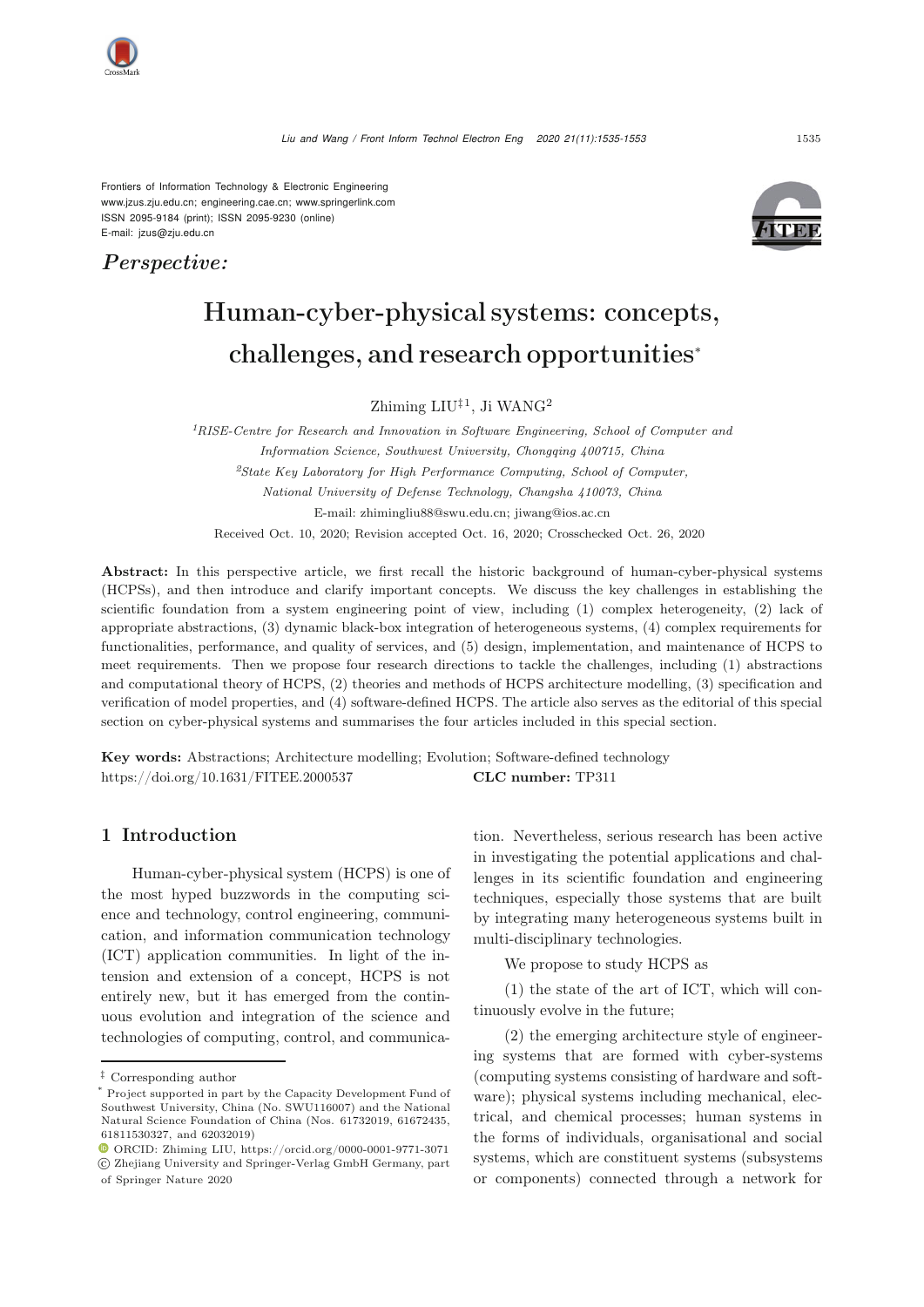#### interactions and cooperations; and

(3) the enabling technology for solving major challenges in sustainable development, including the inter-related areas of design and management of urban development, energy needs, social and economic development, and financial and industry development.

HCPS applications are happening, although they are developed mostly using ad-hoc processes, in most areas of major infrastructure development, key areas of development that are crucially important to the national economy and wellbeing of people, including smart grids, smart cities (smart buildings and smart homes), smart transportation, smart education, smart healthcare and medicine, and national defence. Because of the potential enabling capacity in digitising our living, social, and economic activities, all major industrial countries and regions have made strategies and plans for their development beyond 2020, which include the USA Industry Internet, German (European Union) Industry 4.0, and Made in China 2025, which are all based on the development of cyber-physical system (CPS) technology. The notion of CPS was first proposed by Helen GILL at the National Science Foundation of the United States to refer to the integration of computation with physical processes [\(NSF](#page-17-0), [2006](#page-17-0); [Gill, 2010\)](#page-17-1). HCPS is a natural extension of CPS that adds the consideration of human interactions and cooperations with cyber systems and physical systems, supported by ICT.

To promote research in the area of HCPS, we have organised this special section on CPSs. As its editorial, we have written this perspective article to discuss the development of the HCPS concept, evolution of system architecture, and integration of related technologies. The rest of the article is organised as follows. In Section [2,](#page-1-0) we recall the historical background and introduce the basic concepts of HCPS. We devote Section [3](#page-7-0) to the discussion of the major challenges to the development of the scientific foundation, methods, and tools for building HCPS from a system engineering perspective. Then in Section [4,](#page-11-0) we propose four research directions towards solving the challenges. Finally in Section [5,](#page-15-0) we give a summary of the articles that are included in this special section.

## <span id="page-1-0"></span>2 Background and basic concepts

As mentioned in the previous section, HCPS extends CPS that originated at the first Cyber-Physical Systems Workshop [\(NSF, 2006](#page-17-0)), led by Helen GILL. The workshop continued with future events in the following years, focusing on defining the area and discussing the challenges and visions [\(Lee EA](#page-17-2), [2006\)](#page-17-2). In the same year, the European Union Research Council organised a few horizontal working groups to discuss major key areas of research that the council should support. One of the working groups was the Software Intensive Systems Working Group (The first author of this article was a member of the working group). The working group organised three meetings during 2007–2010 and proposed a concept of "ensemble engineering" [\(Wirsing et al.](#page-18-0), [2008\)](#page-18-0), which had a similar intention and extension to that of CPS. At the workgroup meetings, societal computing and organic computing were proposed as different concepts, which were later partly incorporated into the notion of CPS (and ensemble) and partly formed the area of societal computing. In this section, we first introduce CPS concepts and problems, then the integration of CPS with big data and cloud computing to form the notion of big data and cloud based CPS (BDC-CPS), and the evolution to the concept of HCPS.

## 2.1 CPS: intersection of computation, control, and communication

CPS emerged during the development of the technology of embedded systems and control systems, and the rapid advances in communication technology in recent years. Although CPSs have been studied intensively, there is no current standard for CPS architectures. Some descriptive definitions have been given by leading researchers. Here we quote a few widely cited definitions:

(1) [Rajkumar et al.](#page-18-1) [\(2010\)](#page-18-1) described CPSs as physical and engineered systems whose operations are monitored, coordinated, controlled, and integrated by a computing and communication core.

(2) [Lee EA](#page-17-3) [\(2010\)](#page-17-3) defined CPSs as integrations of computation with physical processes. He also explained that embedded computers and networks monitor and control the physical processes, usually with feedback loops where physical processes affect computations, and vice versa.

(3) [Baheti and Gill](#page-16-0) [\(2011](#page-16-0)) referred to CPSs as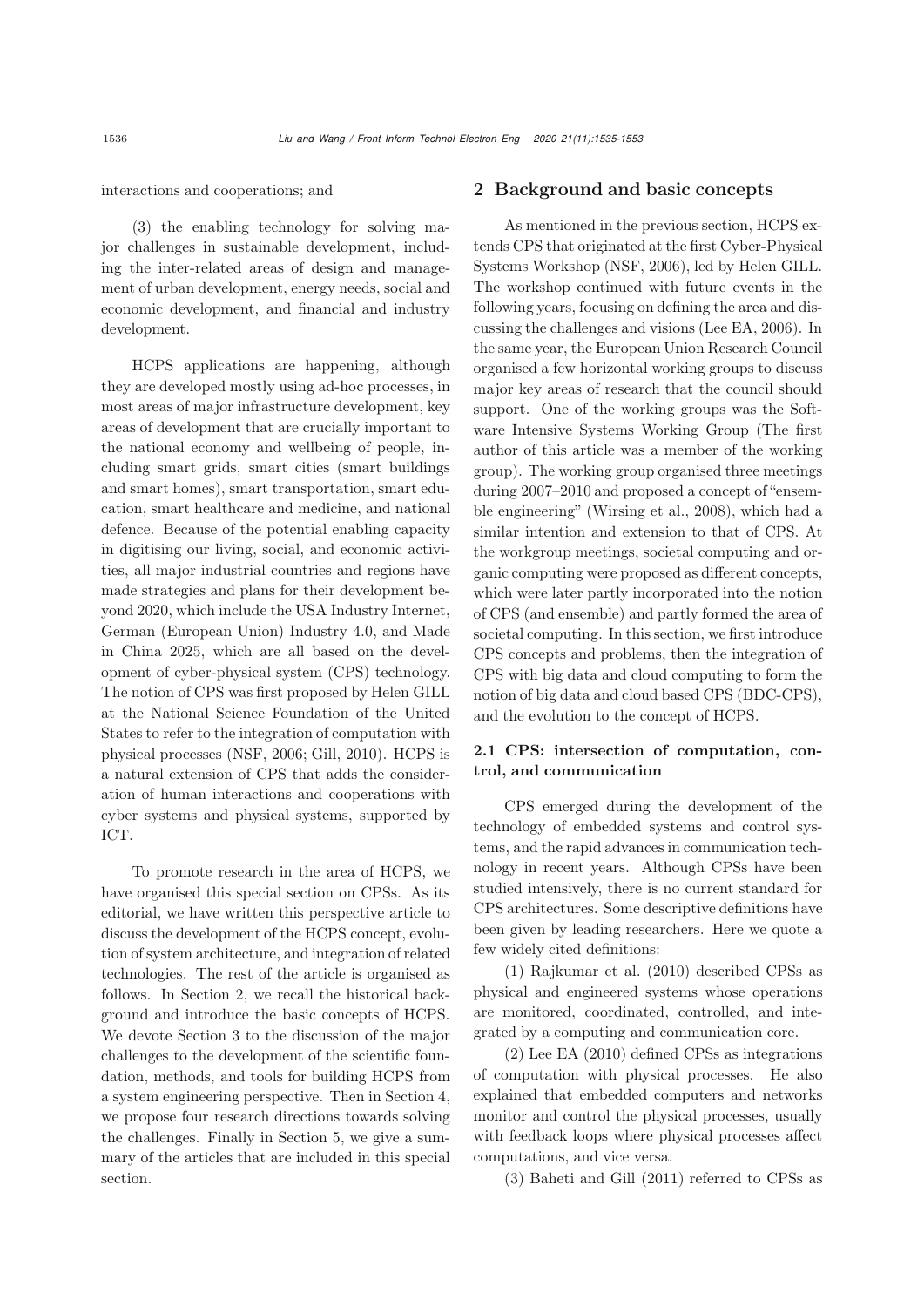"a new generation of systems with integrated computational and physical capabilities that can interact with humans through many new modalities". The ability to interact with and expand the capabilities of the physical world through computation, communication, and control, is a key enabler for future technology developments.

Based on the above descriptions, we give the follo[wing](#page-17-4) [architectural](#page-17-4) [definition](#page-17-4) [for](#page-17-4) [a](#page-17-4) [CPS](#page-17-4) [\(](#page-17-4)Gunes et al., [2014;](#page-17-4) [Khaitan and McCalley, 2015\)](#page-17-5):

A CPS is a system of systems (SoS) comprising cyber systems, communication networks, physical processes, and interfaces, where:

(1) the physical processes include, for example, mechanical, electrical, and chemical processes, which are embedded with sensors and controlled by microprocessors;

(2) the cyber systems are computing systems that are responsible for data processing and controlling physical processes;

(3) the interfaces are middleware systems between the physical systems and the network, including sensors and actuators,  $A/C$  and  $C/A$  convertors, etc.;

(4) the sensors sense the physical processes and collect data about the behaviours of the physical processes, and the data are transmitted to the cyber systems through the network;

(5) the cyber systems process the collected data and compute decisions for the control and coordination of the behaviours of the physical processes, and the control decisions are transmitted in the form of control commands through the network to the corresponding actuators to carry out the control actions.

Some people consider the network as part of the cyber systems, whereas some others treat the network as part of the interfaces. The physical systems are typically independent embedded systems and are called "unit systems" in a CPS. The unit systems can be designed by different people, executed independently and managed by their own organisations. When they are used to construct a CPS, they are then coordinated by the CPS control units to execute the CPS business processes for the CPS mission. The architecture of such a CPS is shown in Fig. [1](#page-2-0) in a simplified view. The CPS control units perform control at a layer above that of the unit systems. The CPS control decisions, i.e., those of the CPS control units, are computed based on the data from the sensors and temporal and spatial events generated during the operation of the CPS [\(Tan et al.](#page-18-2), [2009\)](#page-18-2). Therefore, there is usually a database server to which the control units can make queries for making control decisions. The CPS control units also provide services to the users who provide requirements for reconfiguration of control policies and rules.



<span id="page-2-0"></span>Fig. 1 Architecture of a cyber-physical system (CPS)

We note that the main concern of early CPSs described by the above architecture is to control, coordinate, and manage the physical processes for the realisation of business tasks and processes in the CPS mission. A CPS of this kind still has the characteristic of a closed control loop of observe-decide-act (ODA). However, it is no longer a single isolated input-output system, but a network system of many input-output systems. Such a CPS can thus be understood as a distributed network of embedded systems exhibiting the behaviours of direct interactions among physical processes. The aim of the design of such a CPS is increased autonomy and reduced human involvement in the control of physical systems to automate the execution of the business processes. The main challenge in CPS research concerns interaction between cyber and physical systems and coordination of the subsystems to meet the requirements of the CPS mission. Human knowledge, behaviours, and interactions with cyber systems and physical systems are not the concern of the CPS.

CPS applications are mainly sensor network based distributed control systems such as environment monitoring and control systems, smart power grids, self-driving systems, smart transportation systems, smart home and smart building systems, and distributed robotic systems. A concrete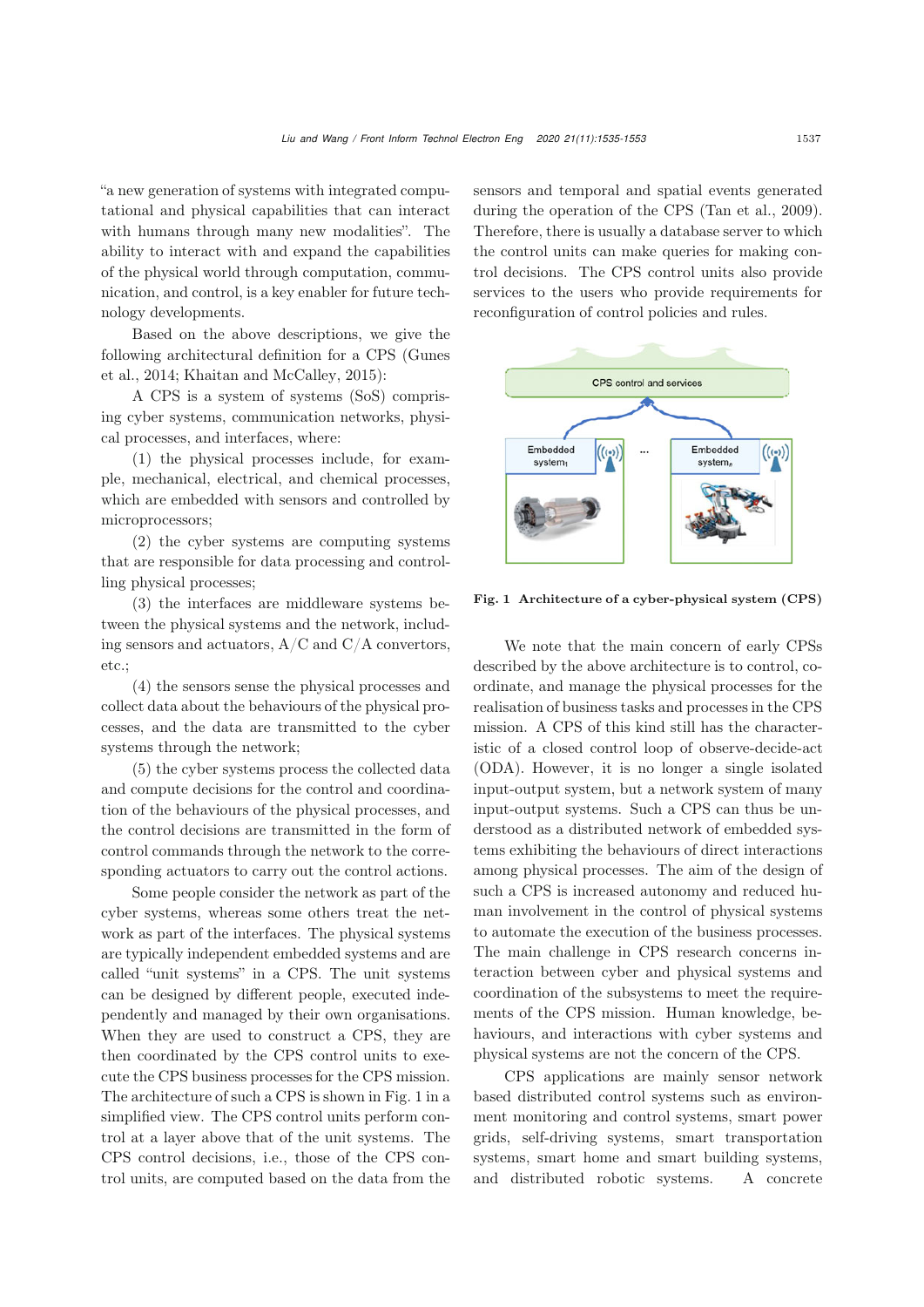example of a simple CPS is the MIT Robot Garden (https://www.csail.mit.edu/research/distributedrobot-garden).

Therefore, they can be potentially applied to the development of systems to control largely distributed systems, such as power grid control and management, industry control systems, and self-driving (or self-flying) systems. In the MIT Robot Garden system, a group of robots cooperate with each other to look after a tomato garden. The design of this system is given with the integration of technologies of a distributed sensor network, control system, automatic navigation, and wireless network.

## <span id="page-3-0"></span>2.2 Big data and cloud based CPS

A CPS, such as a smart grid system, contains various networks of different kinds, functionalities, and scales, including wired and wireless networks, wireless local area networks, and communication networks. It also uses sensors and actuators that are made by different companies, with different functionalities and of different qualities. During the operation [of](#page-17-6) [the](#page-17-6) [system,](#page-17-6) [many](#page-17-6) [events](#page-17-6) [are](#page-17-6) [generated](#page-17-6) [\(](#page-17-6)Lee J et al., [2013](#page-17-6); [Xu and Duan, 2019\)](#page-18-3). The management and control of these networks, sensors, and actuators, and the coordination of the behaviours of physical systems and other hardware and software systems require processing and analysis to meet the system mission requirements, both functional and performance requirements including real-time requirements, fault-tolerance, stability, adaptivity, safety, and security. More systematically, we summarise the values of data in CPS as follows:

(1) The data collected by various sensors which are of different qualities and the data of events generated during the operation of the system can be used to develop data analytic and artificial intelligence (AI) algorithms, artificial neural networks in particular, for more accurate and effective control of physical processes, especially when real-time restrictions are required [\(Xu and Duan, 2019\)](#page-18-3).

(2) These data can also be used for detecting, predicting, and handling abnormalities and accidents for fault-tolerance and run-time monitoring, in order to meet the safety, security, and reliability requirements [\(Liu and Joseph](#page-17-7), [1996](#page-17-7), [1999;](#page-17-8) [Zhang et al.](#page-18-4), [2009](#page-18-4); [Lee J et al., 2013;](#page-17-6) [Xu and Duan](#page-18-3), [2019\)](#page-18-3).

(3) The data can be used to analyse, estimate, and predict uncertain behaviours of the physical environment, network, and complex cyber systems, in order to develop middleware systems for self-adaption and reconfiguration to improve the predictability, sustainability, effectiveness, adaptiveness, [and](#page-17-6) [autonomy](#page-17-6) [\(Banerjee et al.](#page-16-1)[,](#page-17-6) [2012;](#page-16-1) Lee J et [al.,](#page-17-5) [2013;](#page-17-6) [Gunes et al.](#page-17-4)[,](#page-17-5) [2014;](#page-17-4) Khaitan and McCalley, [2015](#page-17-5); [Zegzhda](#page-18-5), [2016;](#page-18-5) [Xu and Duan](#page-18-3), [2019](#page-18-3)).

(4) Furthermore, value-added services can be developed with the large amount of data that is collected by and generated in the system. For example, data from a city's lightening system can be used by the city government to develop services for the citizens, police authorities to develop social order related functionalities and services in their systems, and the electricity companies to develop analytic software for their business [\(Liu et al.](#page-17-9), [2019\)](#page-17-9).

Although the data of a CPS are of the above values, their volume, variety, and velocity require techniques and computer systems beyond those of traditional database systems. Big data and cloud computing technologies provide the techniques and flexible platforms that store the big data of a CPS and for developing, implementing, and running the required analytic software and services. However, big data technology in CPS is not only about offline batch processing and fusion of data, but also, and even more importantly, for real-time data processing. This is a new challenge in CPS. Furthermore, how data analytic models and models of system engineering can be combined in CPS system integration is another significant theoretical challenge.

In addition to the provision of a flexible platform for big data storage, processing, analytics, and services to different users, cloud computing allows data analytic models and software to be provided to the CPS control units. With a cloud computing platform in a CPS, all devices and software products, including sensors, actuators, computing resources, data, application software, and services, can be rented on demand in the execution of business tasks. Because a cloud platform has a clear feature of service-oriented architecture (SOA) style, a CPS can be combined with SOA to support integration of cross-domain CPS. Such an integrated system of CPS forms a new generation of system-driven equipment and it is called a big data and cloud based CPS (BDC-CPS). For example, with the support of big data technology, cloud computing, and SOA, a manufacturing enterprise CPS can be formed based on its product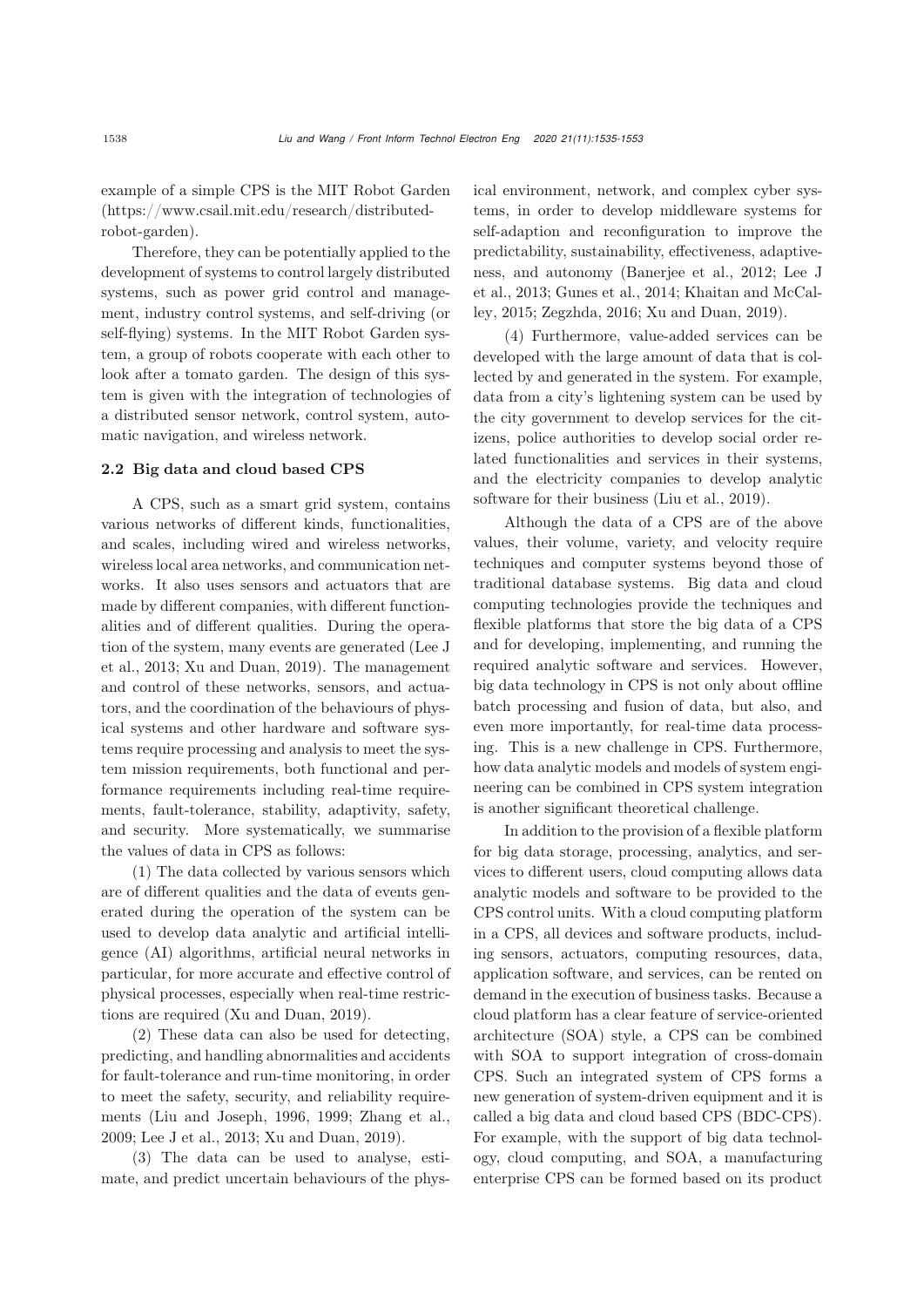design and production CPS, supply CPS, product management, and sales CPS.

A CPS introduced in the previous subsection has a three-tiered (or layered) architecture that includes a unit system layer, a CPS control layer, and a service layer. A BDC-CPS has a multilayer version of the three-tiered architecture. Each layer integrates the BDC-CPS systems of the layer below it through its control layer and provides services to users of this layer [\(Liu et al.](#page-17-9), [2019](#page-17-9)). The three tiers of a layer in a CPS are illustrated in Fig. [2.](#page-4-0) Therefore, big data and cloud computing technologies can largely augment the functionality and performance of a CPS and support vertically upward extension and horizontal extension, to form ultra large systems of societal scale and societal impact. It is important to note that big data and cloud computing provide solutions to achieve the requirements of fault tolerance, self-adaptation, safety, reliability, stability, real-time constraints, etc., but they are a cause of problems of violation of these requirements.



<span id="page-4-0"></span>Fig. 2 The three tiers in a layer of a big data and cloud based CPS (BDC-CPS)

## <span id="page-4-1"></span>2.3 Human-cyber-physical systems

The discussions in the previous two subsections show that early research on CPS focusses on the integration of computation, communication, and control, i.e., 3C-technology integration. With the support of mobile communication and computation, big data and cloud computing technologies, the early CPS now has been evolving to a system of systems for integration and coordination of cross-domain CPS. The architectures of these CPSs are increasingly hierarchical and open. Their functionalities are even more

powerful, and support more complex distributed and collaborative workflows involving distributed stakeholders and actors, including human actors, across different domains.

While CPSs are evolving, features and requirements of their applications are growing and require spatial-temporal dynamics, coordination, and intelligence, exposed to problems related to interactions between human actors and cyber and physical systems, especially those in which control is required to be switched between humans and machines. These problems are potential causes of accidents like the two Boeing Max accidents that happened in October 2018 and March 2019. When it became human knowledge and behaviours, humancyber and human-physical interactions and collaborations to be controlled and managed in a CPS, it comes the notion of human-cyber-physical systems (HCPSs) [\(Romero et al., 2016\)](#page-18-6), cyber-physicalhuman systems (CPHSs) [\(Sowe et al., 2016](#page-18-7)), or cyber-physical-social systems (CPSSs) [\(Sheth et al.](#page-18-8), [2013](#page-18-8)).

## 2.3.1 Ubiquitous computing and CPS

To our best knowledge, there are no clear discussions about the architectural and technological differences between HCPS and CPS. We try to understand HCPS from their ubiquitous computing features [\(Weiser](#page-18-9), [1991](#page-18-9); [Kindberg and Fox, 2002](#page-17-10)). We recall that Weiser's vision of ubiquitous computing [\(Weiser, 1991](#page-18-9)) was for information technology to "weave themselves into the fabric of everyday life until they are indistinguishable from it", or for information technology to "become part of the environment". This would allow us, the humans, in our daily life activities and work, to intentionally or unintentionally use informational technology, or to be supported by, with or without our notice, information technology. Weiser called this way of embedding information technology into the environment "embedded virtuality", which is related to, but not the same as, today's popular virtual reality.

We all realise that our human abilities of observing, collecting, remembering (due to the limit of our memory), processing, and analysing information are very limited and there is little space for further natural extension. The idea of ubiquitous computing is very much revolutionary because ICT can provide unlimited augmentation of the above human abilities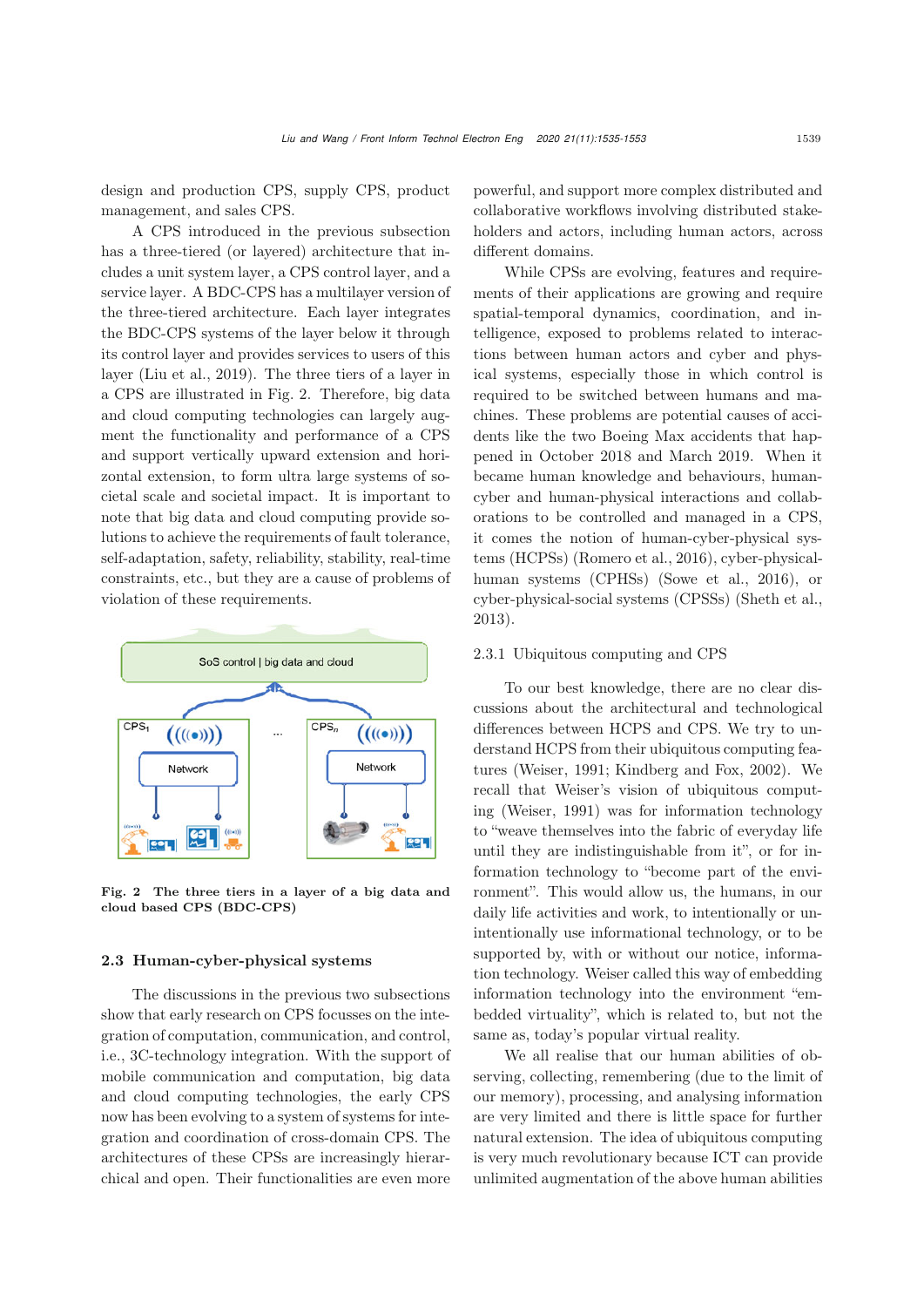of humans which are required in observation, decision making, and taking action during our daily life and work. For example, we cannot see clearly beyond 50 metres when we drive in thick fog, but with the support computer embedded in the environment, we can "see" anything as far as 1000 metres; we are not able to draw a conclusion with a huge amount of information about a fast-changing environment, but a computer can help us make the right decision quickly with its data processing and analytic power.

The idea of "embedded virtuality" is to embed the results of data processing, computing, and analysis through algorithms into the physical environment, and for computers to generate a smart environment in which humans can live and work. Ubiquitous computing is thus also widely called "ambient intelligence", which is also referred to as "smart environment" [\(Kindberg and Fox, 2002\)](#page-17-10). The ambition of Weiser is far from being realised. The deep dynamic (in time and space) fusion of computation and the physical world that Weiser envisioned has not been achieved, and large-scale ubiquitous computing systems that dynamically construct non-intrusive intelligent environments do not yet exist. However, we can see, in principle at least, the possibility of improving interactions between humans and cyber systems and between humans and physical systems.

#### 2.3.2 Internet of Things and ubiquitous computing

Applications of ubiquitous computing require the development of many sensing devices. For example, there are many sensors in a car. Some are used for sensing and monitoring the running conditions of the car and the changes in the outside environment to ensure that the car is running smoothly and safely. There are sensors that monitor the temperature and humidity inside the car for passenger comfort. There are also road sensors and sensors of transport equipment. Sensing devices can dynamically change and are mobile, and thus require dynamic and ubiquitous connectivity. These issues used to be significant challenges to the realisation of ubiquitous computing, but now it is easy to see that the Internet of Things (IoT) provides natural technology support. The essence of the IoT is to provide connectivity among "things" and support virtualisation and identification of "things". IoT systems nowadays have evolved into the form of sensor networks in which software is embedded in sensing devices, physical

systems, [mobile](#page-17-11) [phones,](#page-17-11) [and](#page-17-11) [electrical](#page-17-11) [devices](#page-17-11) [\(](#page-17-11)Lu and Cecil, [2015](#page-17-11)). Here, physical systems include human systems. Therefore, the modern IoT is actually an Internet of human systems, cyber systems, and physical systems that provides information technology infrastructure for HCPS.

Although controlling the behaviours of physical processes is not its main concern, a ubiquitous computing system is required for the state of the intelligent environment to dynamically change in real time along with the change in the physical environment in which humans live and work. For this, the IoT must provide connectivity and communication among the "things"—human, cyber, and physical systems—but also big data technology, machine learning, cloud computing, and fog and edge computing technologies, to provide computing devices and services anywhere and anytime. Because of rapid and lasting advances in big data and cloud computing technologies, ubiquitous computing based on the Internet of human, cyber, and physical systems is being transformed from traditional environment awareness or environment intelligence to include social awareness or smart society.

We reiterate that the Internet of human, cyber, and physical systems based on IoT, big data, and cloud computing focusses on environment sensing and virtualisation. Compared to the traditional ICT, environment sensing and virtualisation largely augment human cognition and decision-making abilities. Thus, we are entering the era of the Internet of everything, and human beings will live in an intelligent environment. From this perspective, we see HCPSs as a deep integration of CPSs and the above as the Internet of human, cyber, and physical systems.

#### 2.3.3 Human-cyber-physical systems

The notion of HCPS was proposed only recently, and there are three main trends for its interpretation and understanding:

(1) One understanding in HCPS is that human elements are generally treated as physical entities. Then these human elements are interconnected with CPSs of different domains, and controlled and coordinated (rather passively) by cyber systems in the whole system. At the same time, in this kind of HCPS, the importance of big data and cloud computing based control and services has been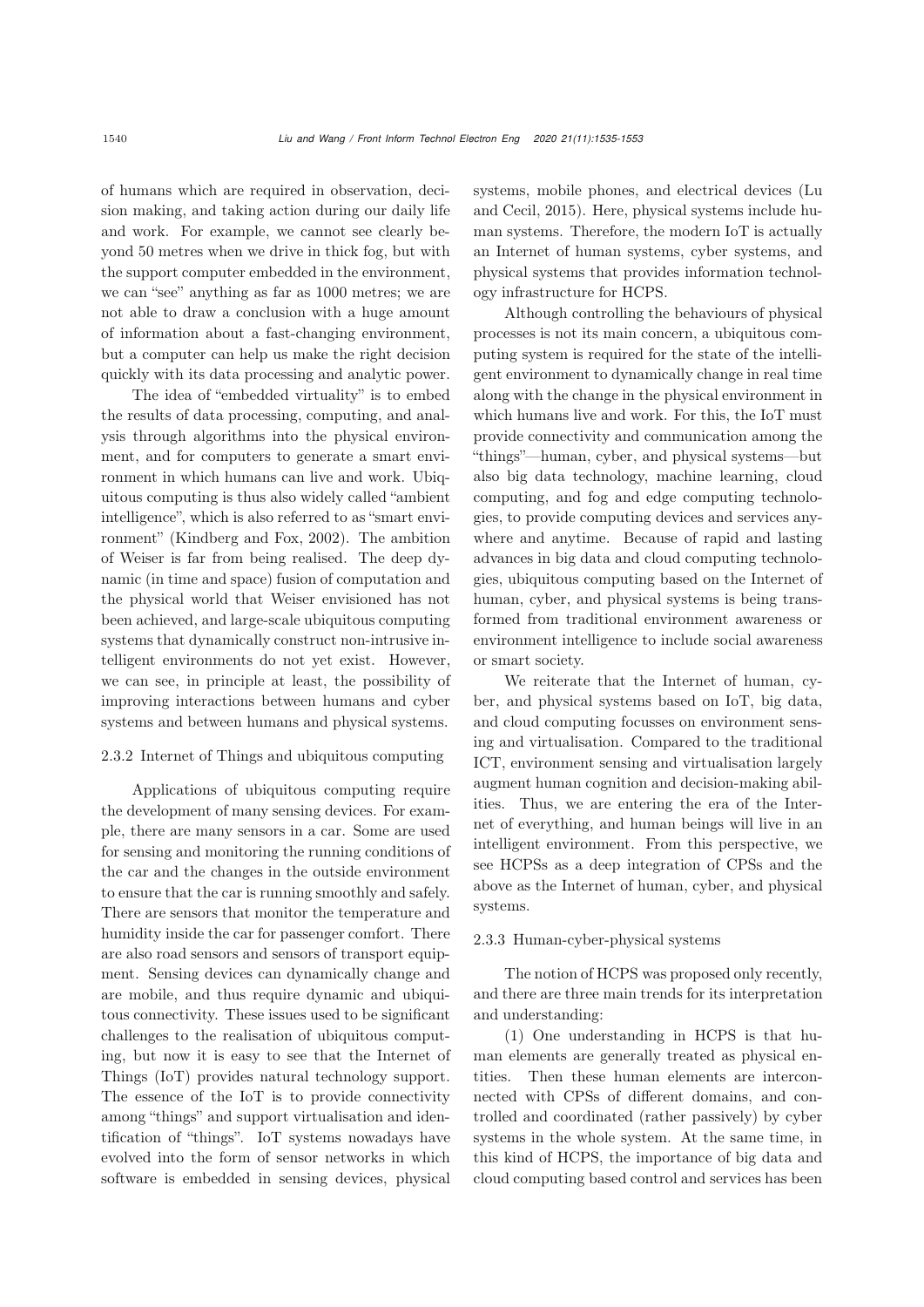emphasised in [Broy et al.](#page-16-2) [\(2102](#page-16-2)).

(2) Another trend of understanding is the study of models of human psychology and brain behaviour and their interactions with CPS models. The integration and interaction between models of human psychology and brain behaviour and CPS models will augment human abilities and improve human performance in observation, analysis, cognition, decision makin[g,](#page-18-10) [and](#page-18-10) [operations](#page-18-10) [\(](#page-18-10)[Romero et al.](#page-18-6)[,](#page-18-10) [2016](#page-18-6)[;](#page-18-10) Zhou J et al., [2019\)](#page-18-10).

(3) The third view of HCPS is the integration of CPS and cyber-social systems (CSSs), which forms the so-called cyber-physical-social systems (CPSSs); here, CSSs include social networks and social computing systems [\(Sheth et al., 2013;](#page-18-8) [Dressler, 2018;](#page-17-12) [Zeng J et al.](#page-18-11), [2020](#page-18-11)).

With the understanding of the system characteristics of CPS, ubiquitous computing, and the IoT, and the nature of big data and cloud computing technologies, we consider HCPS as an integration of humans as individuals, social organisations, and social networks in intelligent environments, physical processes, and cyber systems based on big data and cloud computing technologies. Cyber systems include the HCPS control of the coordination of the behaviours and interactions among the human, physical, and cyber systems in the subsystems, and services to the system users. Control software and services rely on big data and cloud computing. In addition, human systems behave in their intelligent environments, and these intelligent environments are generated by ubiquitous computing software.

Apart from involvement of human knowledge and behaviours and dynamic control switching between humans and cyber systems in the operation of the system, HCPSs are like BDC-CPS and they are formed from cross-domain HCPSs in a multiple layered architecture. Each layer has three tiers of sub-HCPS, HCPS control, and services to users, as shown in Fig. [3.](#page-6-0)

#### 2.3.4 Conceptual summary and classification

There are several popular terms that are commonly used in relation to CPS and HCPS: IoT, ubiquitous computing, ambient intelligence, smart environment, human-machine and machine-machine interactions, hybrid systems, big data, and cloud computing. The discussions in the above subsections clarify how CPS and HCPS are different from those



<span id="page-6-0"></span>Fig. 3 The three tiers in a layer of a human-cyberphysical system (HCPS)

concepts and the roles that their technologies play in CPS and HCPS engineering systems. Here, we summarise with clarifications as follows:

(1) Hybrid systems are isolated input-output embedded or control systems, and CPSs are networked systems of these hybrid systems as unit systems.

(2) Big data technology supports development of better and intelligent control algorithms, algorithms for monitoring, predicting, and handling abnormalities and uncertainty, and development of value-added services.

(3) Cloud computing provides platform solutions for big data technology and enables crossdomain HCPS interactions and collaborations. Big data and cloud computing technologies are used for the requirements of trustworthiness (e.g., safety, security, reliability, and stability) and performance (e.g., fault tolerance, realtime, and self-adaption).

(4) IoT is mainly for connecting and virtualising "physical things" as data so that the "things" can be identified, tracked, and shared.

(5) Ubiquitous computing is about using and processing data of "physical things" to generate views of the things as smart environments. The realisation of this then requires technologies, computing power, and distributed cloud computing platforms. Smart environments are used in the control and coordination of the physical systems (which then cause changes in the smart environments) and services to the customers.

More importantly, humans in an HCPS behave and interact with cyber and physical systems in their smart environments (indicated as "Aml" in Fig. [3\)](#page-6-0) which greatly augment human abilities.

Therefore, HCPS is about the intersection of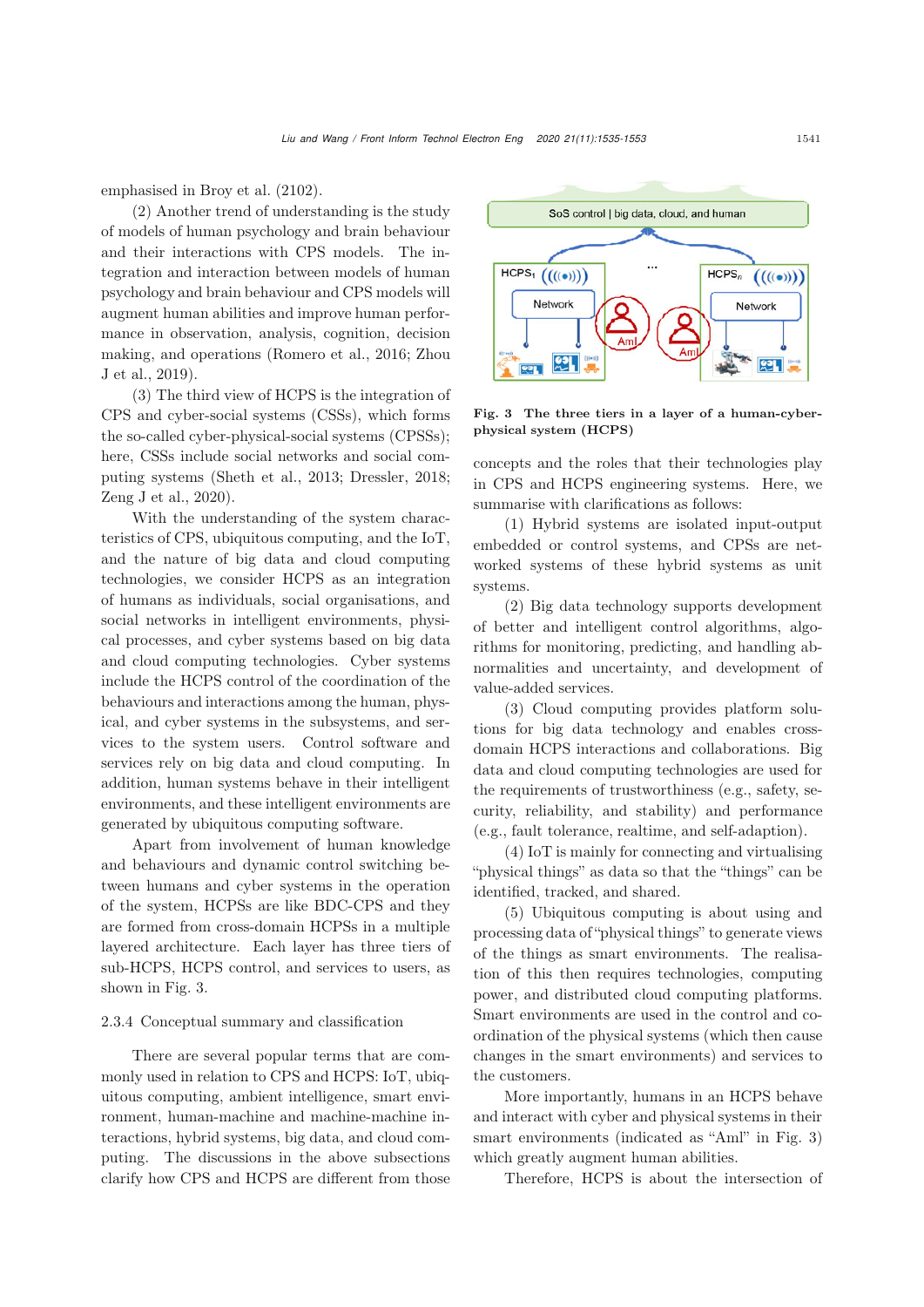IoT, hybrid systems, ubiquitous computing, big data, cloud computing, human-machine interaction, and machine-machine interaction, rather than their union.

## <span id="page-7-0"></span>3 Challenges

From the architectural descriptions of CPS. BDC-CPS, and HCPS, we understand, among other problems, the following features and challenges of HCPS.

## 3.1 Complex heterogeneity

An HCPS comprises heterogeneous constituent systems and devices, including:

(1) various human systems that belong to different organisations and play different roles in the operation of the system;

(2) different physical systems that are designed by different people using different techniques and tools, run dependently and managed by different organisations;

(3) different sensors and actuators of different functionalities, makes, and qualities; and

(4) different software systems that are designed using different technologies and architectural styles, implemented in different programming languages and run on different platforms.

Different software, hardware, physical, and human resources are shared during the execution of distributed and collaborative business processes and workflows, and these resources are of different features. The interactions among the heterogeneous subsystems are very much of different natures.

#### 3.2 Lack of appropriate abstractions

We all understand that advances of computer systems and software engineering have been driven by ideas of abstractions and their automation (In fact this is true for any system engineering discipline). Important software abstractions in the history include the symbolic assembler, subroutine, function and procedure, high-level programming language and compiler, abstract datatype, modularity, object-orientation, and architecture styles [\(Liu et al.](#page-17-9), [2019](#page-17-9)). These, together with abstractions of hardware resources, have contributed to advances in programming languages, operating systems, software architecture, software development tools, and environments. Later, abstractions such as synchronisation, critical sections and regions, mutual exclusion and conditional synchronisation, and atomic actions are all critically important for the development of concurrent and distributed computation and operation systems. We note that all abstractions are represented in models and integrated into system architecture styles, which are common and useful system organisations. On the subject of the impacts of software abstractions, we refer the reader to the recent perspective article [\(Liu et al., 2019\)](#page-17-9). There, we also argued for the essence and importance of abstractions, including that:

(1) abstractions are an essential and effective means of mastering complexities;

(2) abstractions allow us to focus on common aspects and ignore differences;

(3) abstractions allow to work with high-level information, without the need of low-level domain knowledge;

(4) abstractions are the key to engineering support for the principles of separation of concerns that allow divide and conquer;

(5) abstractions are the key to development of generic principles and systematic methods; and

(6) higher levels of abstraction enable higher degrees of automation.

In system engineering, abstractions emerge from intuitions, and are then developed into models and theories, eventually leading to automated mechanisms. They drive the development of systematic methods and tools.

One of the major challenges to the development of HCPS engineering is the lack of appropriate abstractions. First of all, most physical process controls have real-time constraints, but as [Lee EA](#page-17-2) [\(2006,](#page-17-2) [2008](#page-17-13)) noted, there is no abstraction for precisely deciding the time required in computation. For example, there are four layers of abstraction in embedded system design. They are the bottom layer of microprocessor, the second layer of x86 instruction set architecture (ISA), the third layer of bytecode programs, and the fourth layer of source code programs (e.g., Java code). The purpose of this layered structure is for the designer of one layer not to be concerned with the details of the layers below. However, the layers of abstractions fail to meet this purpose in some respects, especially when real-time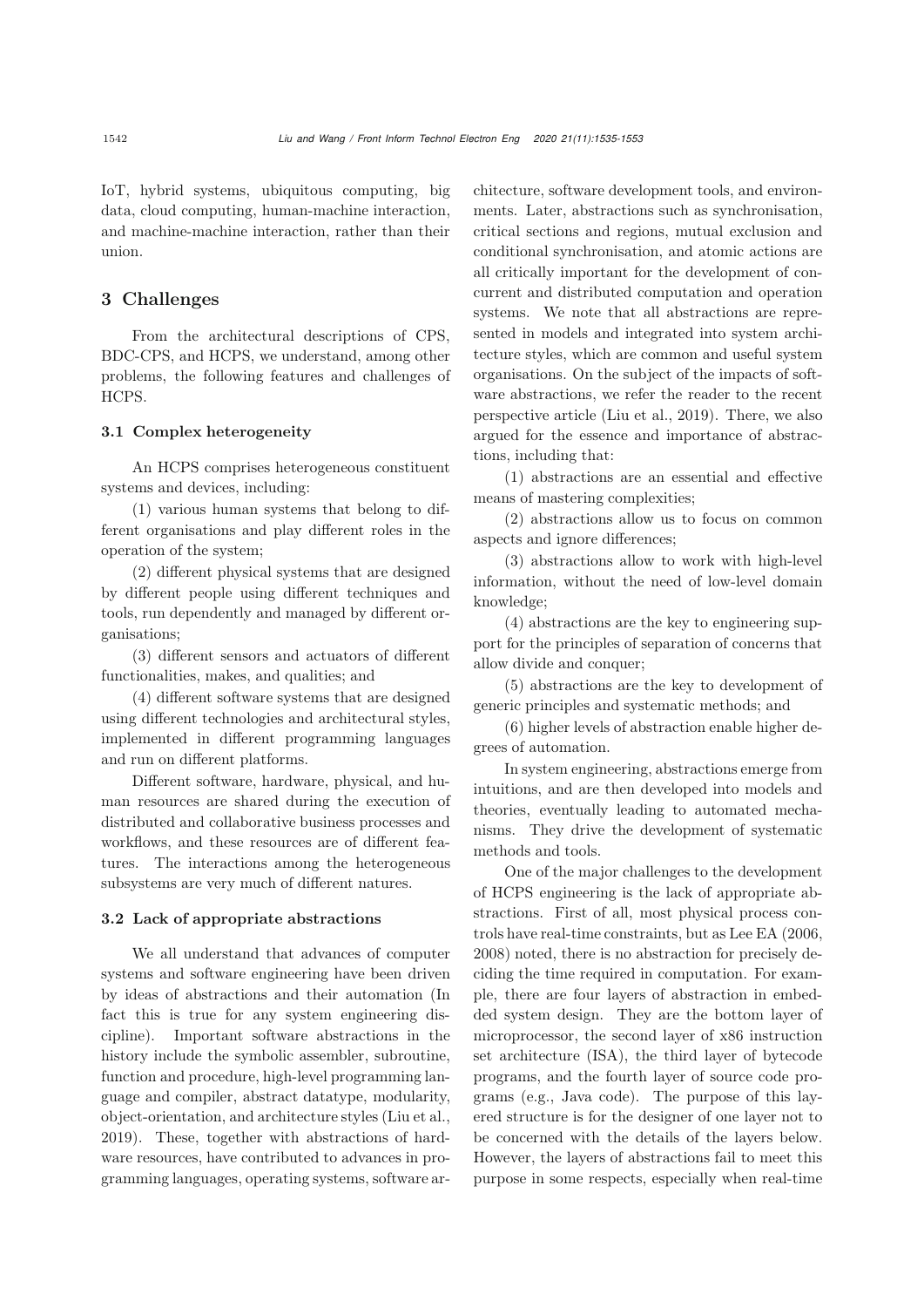requirements are concerned. For example, ISA does not provide a means to guarantee the user's realtime requirements. Also, programming languages do not have suitable abstraction for time and therefore, the execution time of a program cannot be well controlled to meet the user's real-time requirements. In embedded system design, timing analysis uses estimate of worst case execution time (WCET) and this is done based on the operating system that has good predictive scheduling policies. With extensive bench testing, WCET analysis can guarantee realtime constraints for small-scale and closed embedded systems. However, this will not work for ultra-largescale and open HCPS.

Another serious problem with regard to abstractions in HCPS is the mismatches of the abstractions in cyber systems and physical systems. State changes of physical systems are continuous and in real time, and their abstract models are in general, for example, the ordinary differential equation (ODE), differential-algebraic equation (DAE), and partial differential equation (PDE). On the contrary, the states and state changes of cyber systems are discrete, and their models are in general automata or state machines. Time, concurrency, and synchronisation in physical systems are all truly physical, happening in real time. However, clocks in computer systems are all approximations, and execution of programs is essentially sequential. Concurrency in programs is simply a result of the abstraction of internal execution details and it exhibits complex nondeterminism. We can program concurrency and synchronisation in programs using interruptions to suspend and resume a process, but this does not in general work for physical processes. Therefore, it is hard to define a model of interfaces between cyber and physical systems to characterise their interactions, concurrency, and synchronisation. It is important to note that handling the interaction, concurrency, and synchronisation among software processes and physical processes in classical embedded systems (or in the so-called hybrid systems) is not such a significant problem. This is because the systems are closed and of small scale. Also, when such a closed system fails, it would not affect any other system. However, when a large number of such systems are opened up and integrated in an HCPS, failures of an individual system can be propagated to other constituent systems and cause unintended emergent behaviours [\(Hu et al., 2008](#page-17-14)). Also, the current approach to interactions of embedded systems with sensors and actuators based on interrupts does not have abstraction in programming language [\(Lee EA, 2008\)](#page-17-13).

Furthermore, we have to develop abstractions for interaction, concurrency, and synchronisation between humans, humans and machines (cyber systems), and humans and physical systems, and these abstractions could be dependent on the ability and roles of humans in the system. These abstractions are needed for the analysis and design of systems for monitoring and control of human behaviours, and for coordinating human behaviours with the behaviours of cyber and physical systems. Being intelligent and autonomous, humans as individuals, organisations, and social systems are another dimension of source of uncertainty, and thus pose difficulties in the design, analysis, and verification of an HCPS.

# 3.3 Dynamic black-box integration of heterogeneous systems

From the introduction to BDC-CPS in Section [2.2](#page-3-0) and HCPS in Section [2.3,](#page-4-1) we see an HCPS as an integration of many heterogeneous subsystems. The behaviours of the HCPS emerge through the HCPS control services of the behaviours and interactions of many heterogeneous subsystems for their coordination. The HCPS control services are organised in hierarchical layers and each layer controls and coordinates the interactions and behaviours of a set of subsystems. The control services of a layer include orchestration and choreography of the services of the subsystems of the layer and their composition into business process services of the corresponding layer of abstraction. These subsystems are designed by different people using varying technology frameworks, running independently, and controlled and managed by different organisations.

The subsystems are used as black-box systems in the integration of the HCPS for its mission requirements. Even for a subsystem that is developed for a specific HCPS, abstract black-box models (i.e., interface models) should be developed and documented. Black-box models for subsystems are used for general purposes, such as:

(1) by high-level designers, who do not have or are unable to understand the low-level details of the design and implementation of the subsystem,

(2) for the maintenance of the subsystem in the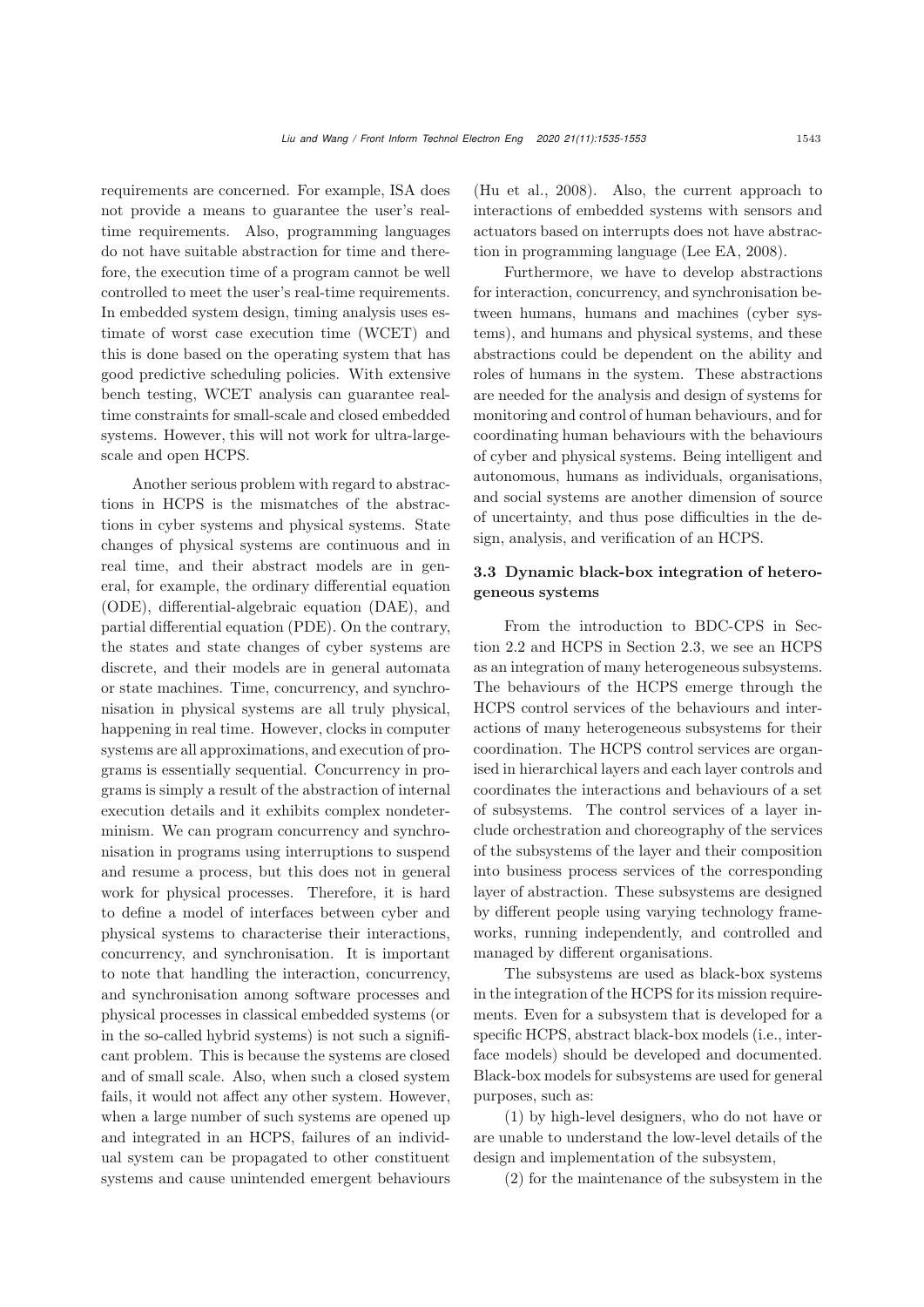HCPS, such as its upgrades and replacement, and

(3) in other contexts within the HCPS and even in other HCPS applications.

A major challenge to black-box integration of subsystems of complex heterogeneity in HCPS is to achieve the interoperability among the subsystems. Interoperability in cyber systems is traditionally defined to be "the ability of two or more systems or components to exchange information and to correctly use such information" [\(IEEE,](#page-17-15) [1990](#page-17-15)). It requires that the information exchange should work well even in scenarios where the subsystems have differences in programming languages, interfaces, and execution platforms. The difficulty is mainly due to the fact that a common understanding of the data formats, procedures, contracts, standards, quality, and interfaces is difficult to achieve among the different stakeholders. There is a large body of literature concerning interoperability of cyber systems and we refer [the](#page-17-16) [reader](#page-17-16) [to](#page-17-16) [Chen D et al.](#page-16-3) [\(2008](#page-16-3)[\)](#page-17-16) [and](#page-17-16) Kubicek et al. [\(2011\)](#page-17-16). However, interoperability of multiple dimensions must be considered in the development of an HCPS, which needs interaction and cooperation among different organisations, suppliers, and types of systems. With the HCPS layered architecture style, horizontal interoperability requirements must be defined to allow interactions and exchange of data and information among heterogeneous and distributed systems that are provided and developed by different suppliers. Vertical interoperability requirements should be established to allow cooperation among cross-domain stakeholders, organisations, and businesses acting in distinct domains and located in various environments.

It is important to note that interoperable integration is the key to ensuring the system requirements of HCPS, including performance safety, security, reliability, and stability. Furthermore, a large HCPS cannot be built from scratch. It always starts from a simple and working initial system, and then continuously evolves [\(Liu and Chen](#page-17-17), [2014;](#page-17-17) [Liu et al.](#page-17-9), [2019](#page-17-9)). Bottom-up evolution of an HCPS allows individual subsystems to enter or exit from the HCPS or refine their behaviours at any moment, and requires adaptations of SoS internal structures. On the other hand, top-down evolution is required when system requirements and/or business processes change. We propose a general evolutionary framework to allow the following system refinement:

(1) Plug in new subsystems or components and refine existing systems and components.

(2) Dynamically find and connect subsystems and components.

(3) Add more interface devices and/or improve their performance, such as allowing cyber systems to:

(a) monitor more and better about its environment,

(b) become more autonomous (self\*),

(c) make more intelligent control decisions and provide smarter services, and

(d) refine the HCPS control and coordinate more and better physical components.

An HCPS is continuously evolving to improve optimisation, smartness, connectivity, autonomy, and trustworthiness (safety, security, reliability, and dependability). We note that evolution takes technology development into account, such as improved technology for sensor production, advanced technologies related to the application domains of HCPS, and development of new technologies in computing, information, and communication.

# 3.4 Complex requirements for functionalities, performance, and quality of services

The mission of an HCPS is to provide solutions to complex problems in our everyday life, and social, economic, and industrial development, including social order, biomedicine and health, transportation, [and](#page-17-4) [manufacture](#page-17-4) [\(Rajkumar et al.](#page-18-1)[,](#page-17-4) [2010](#page-18-1)[;](#page-17-4) Gunes et al., [2014](#page-17-4); [Khaitan and McCalley, 2015\)](#page-17-5). Different applications can have varying requirements with respect to functionality, performance, and quality of service (QoS), which are outlined below:

(1) High reliability. Reliability requirements include safety, fault tolerance, and real-time requirements. Applications, such as those in medicine and health, industry control systems, manufacturing systems, equipment monitoring, and control systems, have high reliability requirements.

(2) Security. Security is required to prevent information leakage and malicious attacks, and protect privacy. Applications in medicine and health, transportation and industry control systems, smart home, and smart cities have high security requirements.

(3) Adaptability. Requirements for adaptability are to ensure the stable and sustainable execution of the system through effective handling of dynamic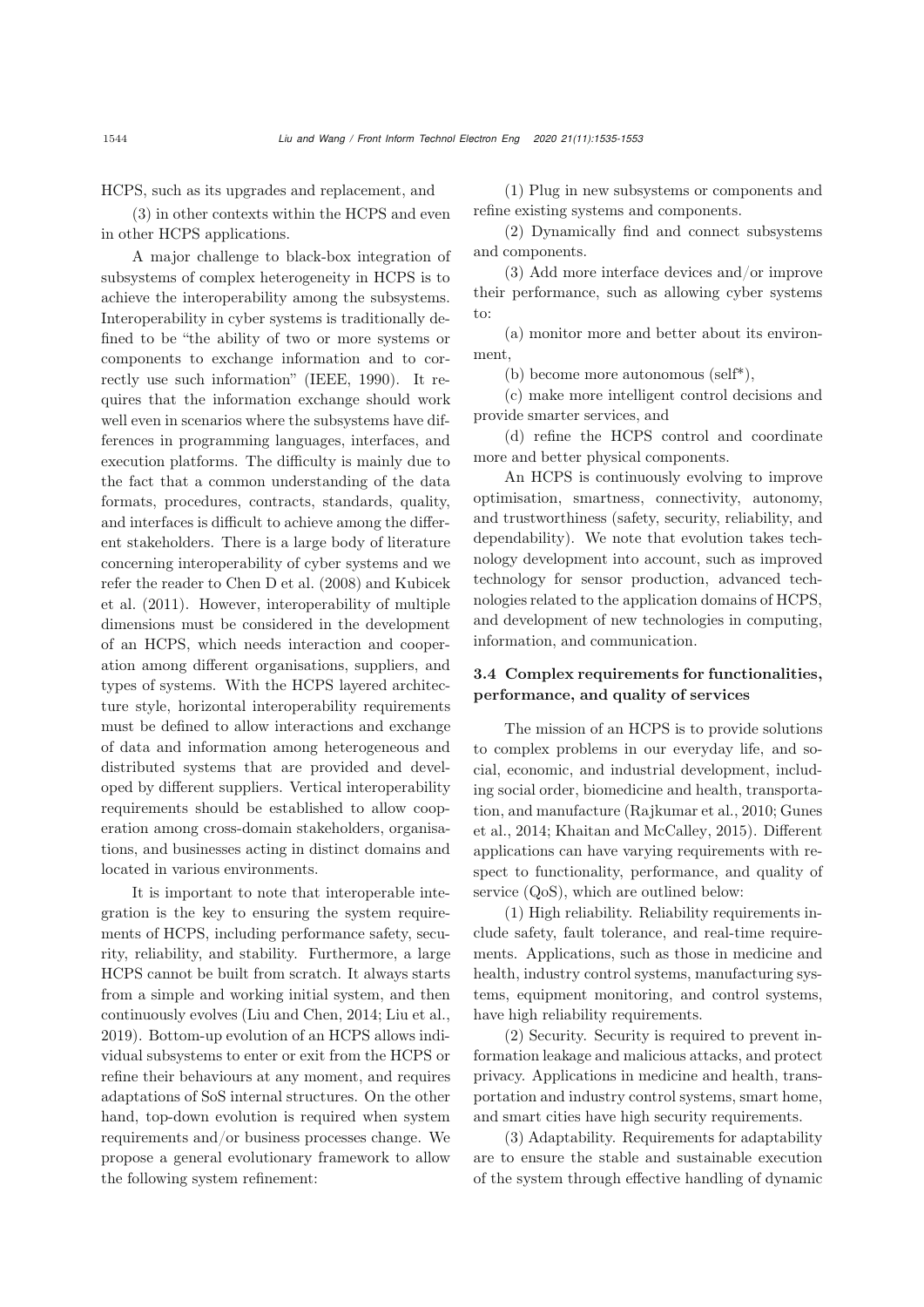uncertainty in the internal execution environment, external operational environment, and in the requirements. It is important to understand that not only the environment is open with complex uncertainty but also the HCPS system itself is open with subsystems dynamically being added in or removed out, and mobile systems being moving into or out of a local execution environment. Therefore, effective selfadaptation and reconfiguration must be designed to cope with the complex uncertainty due to the double openness.

It is a great challenge to understand, formulate, and specify the requirements for an HCPS, and to our best knowledge, an established method for requirement capture and analysis of HCPS requirements does not exist.

# 3.5 Design, implementation, and maintenance of HCPS to meet requirements

Because of the lack of understanding of the principles, abstractions, and theoretical foundations, we do not have systematic methods and tools for correct design and implementation of an HCPS, or technology frameworks for maintaining an HCPS to ensure that it continuously evolves and grows healthily. More concretely, there are few clear ideas about and approaches to:

(1) defining an engineering process for the mission of an HCPS (it seems that neither a topdown decomposition and refinement approach nor a bottom-up synthesis approach alone would work);

(2) defining architectural strategies for the selection of existing subsystems or their capabilities which are needed and feasible for the mission requirements of HCPS;

(3) defining strategies and selecting strategies for interoperable integration of individual, distributed, and smart subsystems.

There are also known difficulties in the realisation of orchestration and choreography of behaviours of heterogenous subsystems. IoT, big data, and cloud computing can in principle provide technology and platform support in connectivity, data processing, analytics and usage, control decision making, and control policy reconfiguration in the system operation and maintenance. They also bring in challenges such as the following:

(1) Resource control and management. IoT and cloud platforms in an HCPS control and manage a

large amount of resources. They are heterogenous components of the HCPS and include data, hardware, software services, physical processes, and even human elements. Many of these resources are created for specific tasks and problems. They are normally at a large granularity and rigid; thus, they are not flexible for dynamic reallocation and adjustment at runtime for changing requirements and environments. This implies the need and difficulties in development of abstractions and a virtual model of heterogenous resources for building system software including operati[ng](#page-18-12) [systems](#page-18-12) [and](#page-18-12) [middleware](#page-18-12) [components](#page-18-12) [\(](#page-18-12)Tröger et al., [2015;](#page-18-12) [Schätz](#page-18-13), [2016;](#page-18-13) [Mei and Guo](#page-17-18), [2018\)](#page-17-18) to satisfy the system adaptability, stability, resilience, and real-time constraints.

(2) Trustworthiness. Big data and cloud computing provide the technologies and facilities for virtualisation of hardware and physical systems as resources. Virtualised resources can be duplicated to provide redundancies for ubiquitous connectivity and fault tolerance. The big data and facilities for the development and execution of AI algorithms, those of powerful deep neural networks (DNNs) in particular, can help handle problems caused by the complex uncertainty of HCPS, either in the internal behaviours or in the external environment. However, these intelligent systems, together with human intelligence and autonomy, are serious causes of uncertainty too. Their trustworthiness, in the state of the art of HCPS and AI, cannot yet be defined. Thus, we are facing significant challenges in verifying, controlling, composing, and reusing DNNs when they are integrated in engineering systems like the HCPS.

(3) Control and management of interactions of heterogenous subsystems and intelligent agents. In an HCPS, heterogenous human, physical, and cyber systems, which can be mobile, join and leave the system through the network. Human and other intelligent agents in different layers of abstraction interact and communicate with each other. Therefore, defining and implementing their communication protocols is challenging. Also, given requirements, there are no design and programming methods for designing interoperable scheduling, coordination, and orchestrati[on](#page-16-4) [of](#page-16-4) [human](#page-16-4) [and](#page-16-4) [intelligent](#page-16-4) [agents](#page-16-4) [\(](#page-16-4)Calvaresi et al., [2017\)](#page-16-4).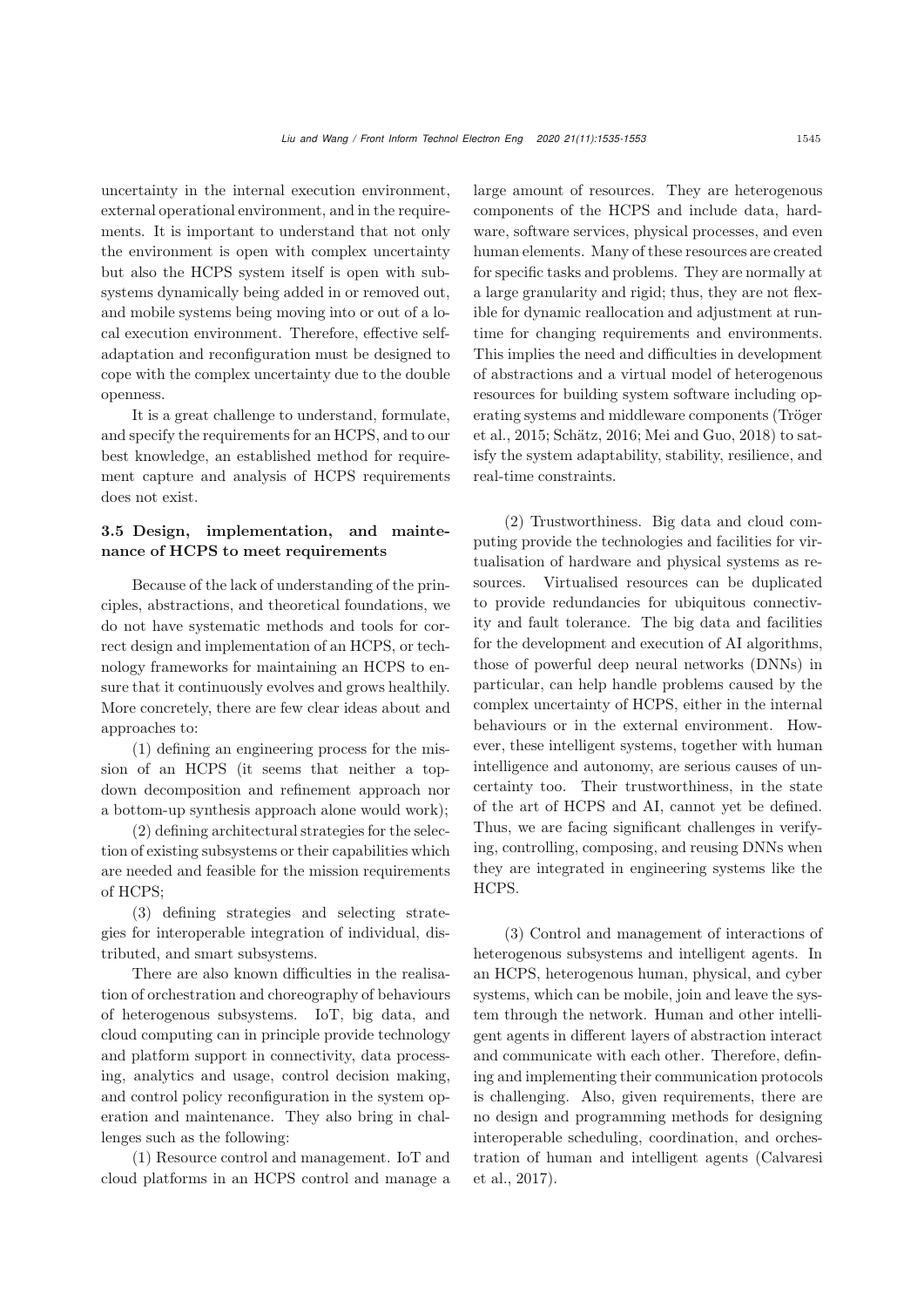## <span id="page-11-0"></span>4 Proposed research directions

Since 2006 when the notion of CPS was proposed, there have been intensive studies. An important part of the research has been about defining the area of research and investigating major challenges. Examples of pioneering work include [Lee EA](#page-17-2) [\(2006](#page-17-2), [2008,](#page-17-13) [2010\)](#page-17-3), [Sha et al.](#page-18-14) [\(2008\)](#page-18-14), [Gill](#page-17-1) [\(2010\)](#page-17-1), and [Rajkumar et al.](#page-18-1) [\(2010](#page-18-1)). Most of the remaining work attempts mainly to use existing models and techniques in computing, communication, and control engineering and their conservative extensions in building CPS, but there is little advance in the study of the intersection of the three engineering disciplines. Based on our literature study, initial research experience and results, and the challenges discussed in the previous section, we propose the following research directions.

# <span id="page-11-1"></span>4.1 Abstractions and computational theory of **HCPS**

From a system engineering perspective, development of systematic methods, techniques, and tools in HCPS engineering relies on a well-founded scientific foundation and abstractions. Abstractions are built up for general characteristics of the systems, and general principles and idiomatic solutions to common problems in constructing, operating, and maintaining HCPS. The relationships among abstractions, scientific foundation, methods, and tools are that abstractions come as intuitions gained in practice; then they are rigorously studied and modelled to form theories, developed as methods and tools, and implemented as system constructs and mechanisms. These constructs and mechanisms are the fundamental elements used to build system architectures.

The development of computer systems and software engineering has been driven by abstractions, their theories, and their implementations, such as symbolic assemblers [\(Wilkes et al.](#page-18-15), [1951](#page-18-15)), high-level programming languages and compilers [\(Giloi](#page-17-19), [1997\)](#page-17-19), subroutines [\(Wheeler, 1952](#page-18-16)), abstract datatypes (A[DT\)](#page-18-17) [\(Liskov and Zilles](#page-17-20)[,](#page-18-17) [1974](#page-17-20)[\),](#page-18-17) [modularity](#page-18-17) [\(](#page-18-17)Parnas, [1972;](#page-18-17) [Lindsey and Boom](#page-17-21), [1978](#page-17-21)) and object orientation [\(Nygaard and Dahl, 1978\)](#page-17-22), atomic actions, interactions of concurrency and synchronisation, and architecture styles like component-based and serviceoriented architecture styles [\(Liu et al.](#page-17-9), [2019](#page-17-9)). There are many well-established models and theories, e.g.,

theories of automata, state machines, algebraic theory of ADT, process algebras including CSP [\(Hoare](#page-17-23), [1985](#page-17-23)) and CCS [\(Milner](#page-17-24), [1989](#page-17-24)), and temporal logics.

Therefore, the first direction of research we propose is to develop necessary abstractions and a computational model of HCPS. The research starts with a focus on interactions among human systems, cyber systems, and physical systems, and the flows of control, data, and communication. To this end, we propose a theory of human-cyber-physical automata (HCP-A). HCP-A is an input/output automaton and is required to be able to model the interactions among human systems, cyber systems, and physical systems. It is an extension to the model of hybrid automata [\(Alur et al.](#page-16-5), [1995](#page-16-5); [Lynch N et al.](#page-17-25), [2003](#page-17-25)). However, it is not a trivial extension because HCP-A needs to capture the controlled switches of control between human systems and cyber systems. This implies that HCP-A has a learning component and it is context-aware and knows the model of the autonomous behaviours of human systems.

It is important to note here that we are not seeking to model generic human intelligence or the so-called strong AI (yet), but we believe that it is possible to have a model that learns the behaviours of a particular human system in a given execution scenario. Still, this is a new and difficult research problem, as we do not know any initial work in this direction. However, we understand that this is also very fundamental and that its importance can be compared with that of the traditional theory for classical programming, theory of I/O automata for concurrent and distributed computing, theory of real-time automata for real-time computing, etc.

The research can start with considering humancyber interactions to develop a model of I/O automata, called intelligent I/O automata, with a learning oracle, to represent the intelligent behaviours of a human system or a DNN and their interaction with traditional I/O automata [\(Lynch NA](#page-17-26), [1996](#page-17-26)). Then, we incrementally extend the model to a model of real-time intelligent I/O automata to deal with real-time constraints, and eventually a model of hybrid intelligent I/O automata for human-cyberphysical interactions and concurrency. To deal with the multi-dimensional uncertainty of HCPS, probabilistic extensions to the above models are required.

In the research on the above computational models, we need to study their expressiveness and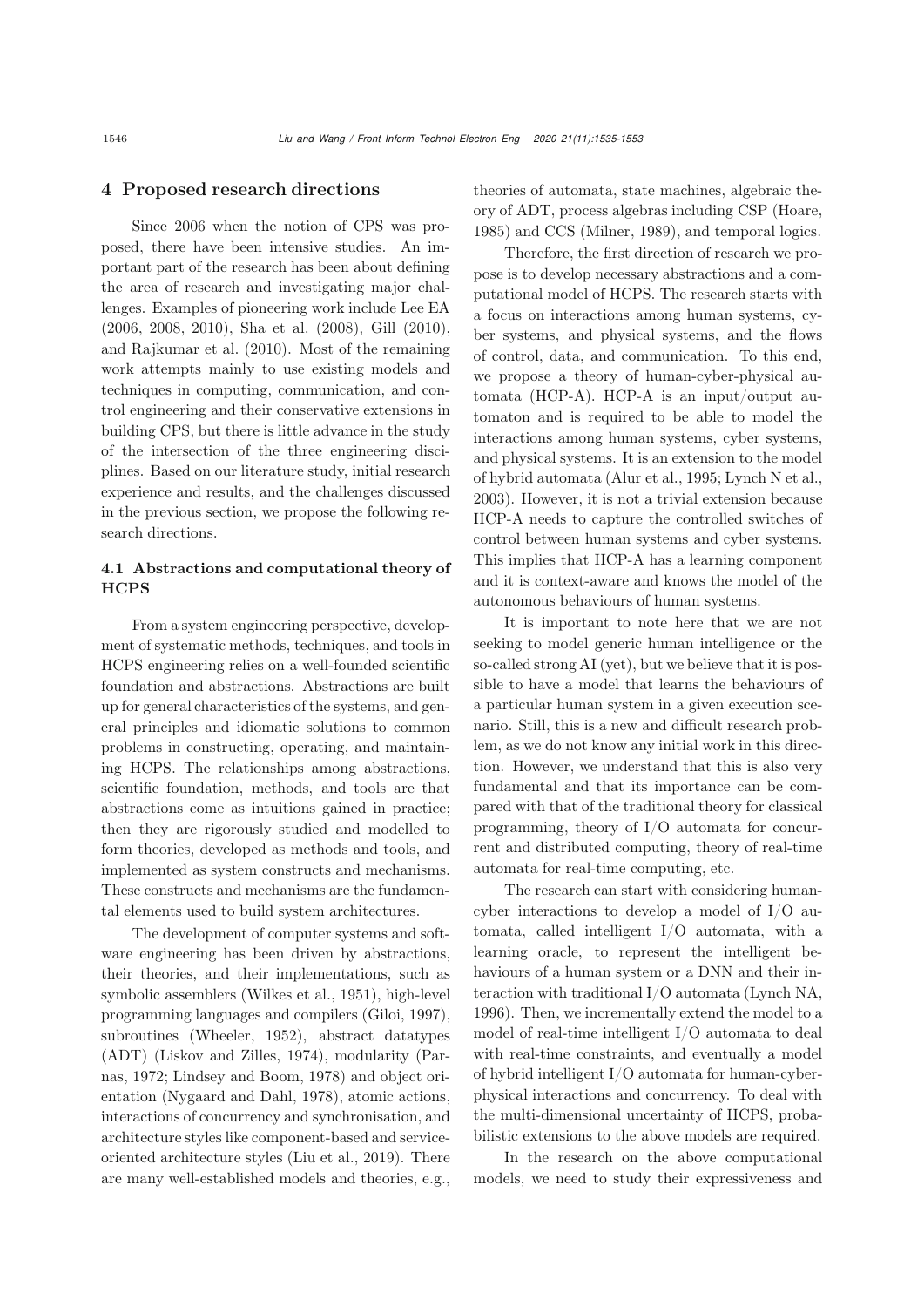decidability problems. Composition and equivalence manipulations of models are also important research topics.

# <span id="page-12-0"></span>4.2 Theories and methods of HCPS architecture modelling

In general, the architecture of an engineering system defines its components or the subsystems, their functionalities, interaction relations, performance, and QoS. The architecture is hierarchical and can be represented at different levels of abstraction. The specifications at various levels are for system requirements, design, implementation, and maintenance.

System architecture is also important for defining and managing the system development process, which decides what subsystems will be integrated or designed and what methods and tools will be used according to the expertise of the development team [\(Liu et al., 2019\)](#page-17-9). The study of architecture modelling is the basis for the development of methods and tools for system development, including modelling languages, programming models and languages, and system analysis, verification, and simulation.

An HCPS controls and coordinates many heterogeneous subsystems, but we do not yet have a clear model to define its architecture. We need such a modelling theory for these ultra-large-scale SoS in order to develop HCPS architecture modelling and design methods. Without such a theory, we cannot ensure the conceptual integrity and stability in the whole lifecycle of requirement definition, design, implementation, maintenance, and evolution.

Therefore, the second research direction we propose is theories and methods of HCPS architecture modelling. The aim is to establish unified mathematical models for describing the structures, functionality, performance, and QoS at different levels of abstraction. This is to establish the foundation for developing methods, techniques, and tools for model construction, analysis, decomposition, composition, and other manipulations. The main difficulty is to define a unified meta behaviour model for the heterogeneous subsystems for their interoperable integration. What we propose is a research programme on interface contract-based model-driven HCPS development which has, among others, the following components:

# 1. Model of HCPS interface contracts

Because an HCPS architecture integrates and controls, through different layers, many heterogeneous subsystems, their end-to-end interaction behaviours and composition are essential aspects to model. The model must support separation of the interface specification and its implementation for black-box integration. Therefore, an interface contract specifies an assumption about its environment and the behaviours it guarantees to deliver if the environment satisfies the assumption.

A subsystem in an HCPS has a large variety of aspects and we can understand them from several viewpoints. Thus, we can define models of different viewpoints for an HCPS interface, including its interface static type which defines the static structure of the interface, its external interaction type which specifies the interaction protocol and communication flow with the environment of the subsystem, and its dynamic behaviour type which defines the control flow and data flow of the subsystem.

The interface behaviour type also describes how the interface static type and interface interaction type are realised through the interface static types and interaction types of subsystems in the layer below, which is the coordination of the behaviours of the subsystems through their interfaces. Therefore, the interface contract model, simply called the contract, is an aggregation of these viewpoint models. The interface interaction type and behaviour type should be defined based on the definition of HCP-A in Section [4.1.](#page-11-1)

2. Theory of HCPS interface contract composition and refinement

To support the layered architecture style of the HCPS and black-box integration, we need to define the necessary composition operations of interface contracts and study their equivalence properties. The interface static type, interaction type, and behaviour type of a composite interface contract are determined through calculation of the interface static types, interaction types, and behaviour types of the component interface contracts. Algebraic properties of the composition operations must be studied.

The layered architecture also requires that an interface contract at a higher level is correctly realised by a composition of interface contracts at the layer below. We need a notion for the characterisation of this realisation relation of a contract by a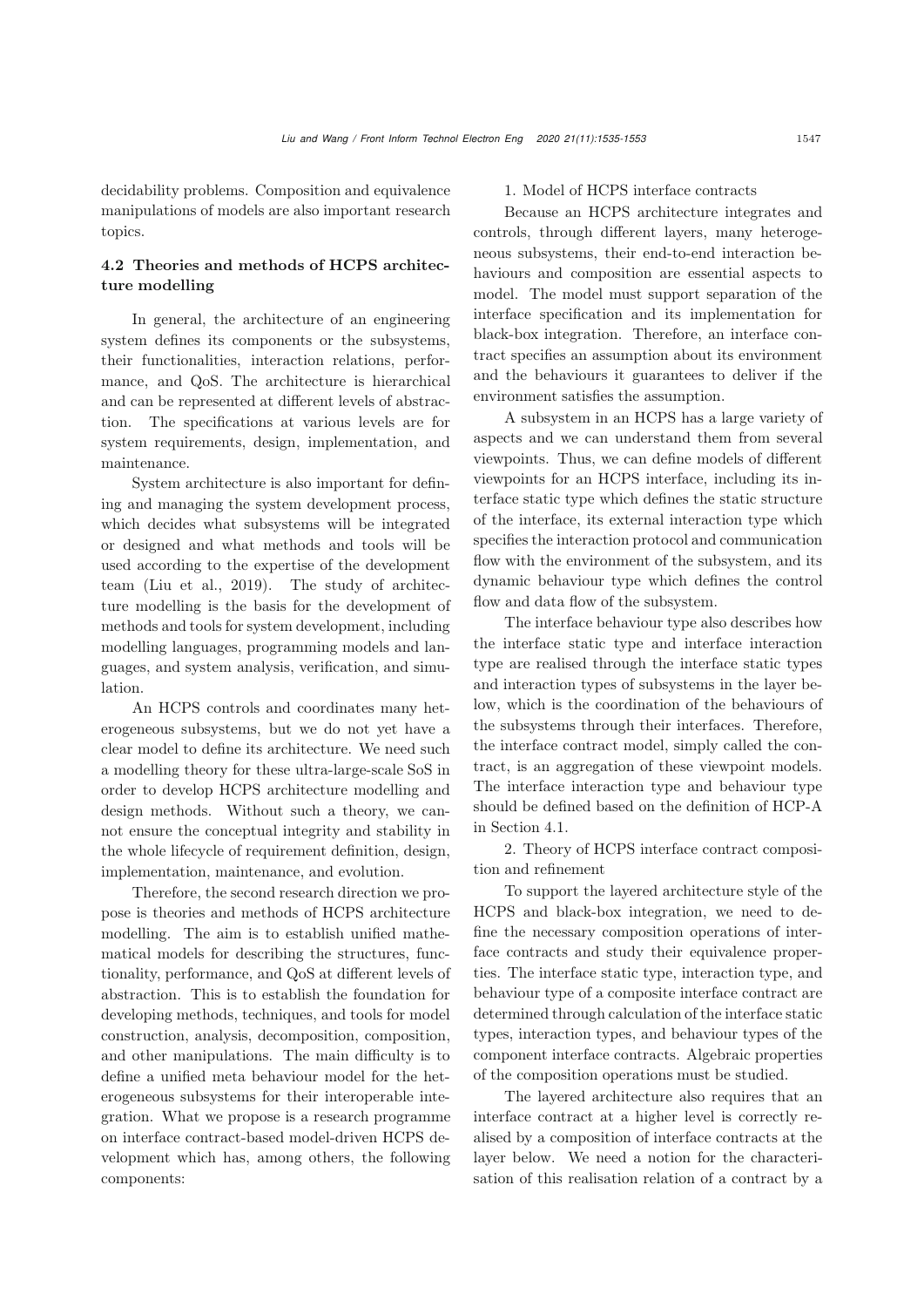composition of several contracts. Furthermore, we need to support maintenance operations and system evolution by allowing a subsystem or a component of it at any layer to be replaced by a better or upgraded subsystem or a component. To this end, we need to define the relation of contract refinement. This relation is required to be a partial order; that is, it is reflexive, transitive, and antisymmetric.

Contract composition operations are also called architecture operations. They are required to preserve the refinement partial order. These operations provide information hiding, connectors, adaptors, data converters, etc. Refinement preserving architecture operations support architecture evolution to improve reliability, safety, security, adaptivity, and autonomy through adding and upgrading software components (including middleware components).

There is some initial progress in this direction. We r[efer](#page-17-27) [the](#page-17-27) [reader](#page-17-27) [to](#page-17-27) [the](#page-17-27) [actor-based](#page-17-27) [model](#page-17-27) [\(](#page-17-27)Lee EA et al., [2003](#page-17-27)), hybrid CSP [\(He](#page-17-28), [1994](#page-17-28)), hybrid Hoare logic [\(Wang et al., 2015](#page-18-18)), contract-based design for CPS [\(Sangiovanni-Vincentelli et al., 2012](#page-18-19)), and our idea to [extend](#page-16-6) [rCOS](#page-16-6) [\(Palomar et al., 2016](#page-17-29)[;](#page-16-6) Chen X and Liu, [2017;](#page-16-6) [Liu et al., 2019](#page-17-9)).

# 4.3 Specification and verification of model properties

HCPS systems (and subsystems) are composition of heterogeneous subsystems and they have inter-related global and local properties of many kinds. Their specification and verification are difficult. Among other properties of a large SoS, the following properties are particularly important and difficult to specify and verify:

(1) Time-spatial properties. The time-spatial requirements of HCPS are to guarantee that right events occur at the right time and in the right location. This does not mean the faster the better, but more about the predictability of time and location in the design, implementation, and maintenance of the system. For example, we are not clear about how to specify when an event is to occur in the interface contract model, and how it can be realised by a composition of many components. The currently used model in programming is clock-based timed automata. However, these clocks do not have a semantic interpretation for physical processes. We envision a hybrid specification of time constraints that combines models of interval time, accumulative time, frequency, and superdense time [\(Zhou CC et al., 1991;](#page-18-20) [Liu et al., 1998](#page-17-30)).

(2) Safety, security, and fault tolerance. We can see that, based on the theory and method of architecture modelling discussed in Section [4.2,](#page-12-0) middleware components implementing encryption algorithms, access control, runtime monitoring, fault detection, and fault recovery can be designed and deployed in an HCPS to refine existing subsystems and HCPS control software [\(Liu et al.](#page-17-31), [2008](#page-17-31), [2019](#page-17-9); Liu and Chen, [2014](#page-17-17)). These methods for security are in general known secure by design and fault-tolerant by transformation [\(Liu and Joseph, 1996,](#page-17-7) [1999\)](#page-17-8). However, how these methods can be used for human systems and DNN systems is entirely unknown.

(3) Emergent behaviours. The global behaviours of an HCPS emerge from the interaction and collaboration of its many subsystems. Many of these behaviours cannot (or at least we do not know how they can) be defined by behaviours of subsystems [\(Hu et al.](#page-17-14), [2008\)](#page-17-14). Examples of these behaviours reflect as system features of resilience and flexibility. Such behaviours are not achieved through the design of one or more subsystems but emerge as results of coordination and/or collaboration of the subsystems, and they are called emergent behaviours. Some emergent behaviours are required or desired, but some others are harmful and even disastrous. We do not know any general method for specifying and verifying emergent behaviours, or design methods to achieve or avoid an emergent behaviour.

Most of the current work on verification of safety, liveness, security, realtime, and robustness is to extend methods of theorem proving, model checking, and testing, based on extended models. We would like to point out that, due to the scale and complex heterogeneity, the verification techniques are relatively limited and their combination with simulation techniques is now taken seriously. Moreover, the construction of an HCPS often uses various kinds of legacy systems which do not have models. Therefore, model learning and control synthesis are also important techniques for model construction. In addition to the above properties, specification, verification, and simulation of properties of probabilistic models of human systems, machine learning systems, and other models dealing with uncertainty are all important research topics.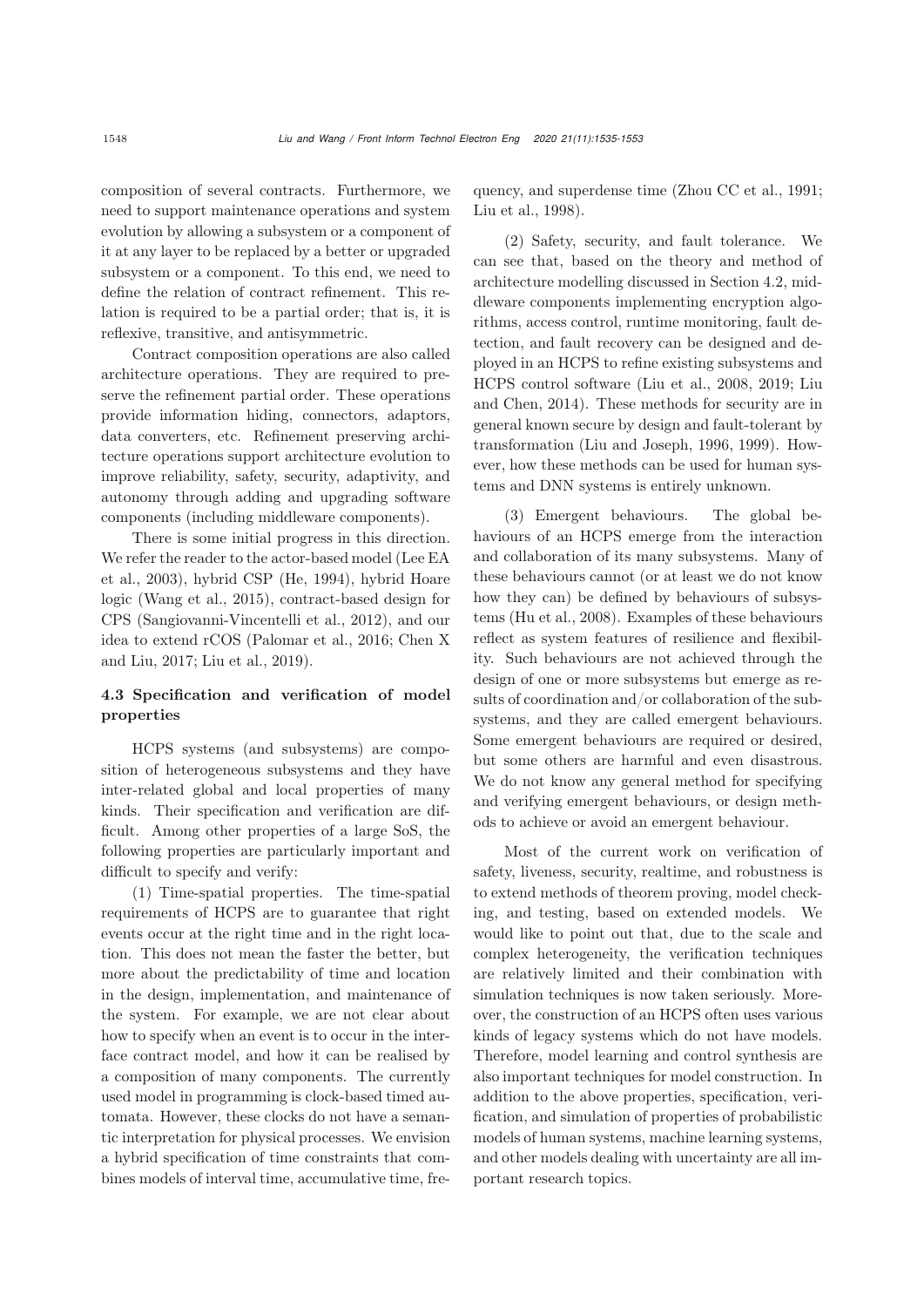## 4.4 Software-defined HCPS

A very important nature of a layered architecture of an HCPS (discussed in Section [2\)](#page-1-0) is that a control service of the control tier in a layer coordinates the behaviours of the subsystems in the layer below, through orchestration and choreography. Directly programming the coordination by coupling the behaviours of the subsystems is not feasible, because of the many subsystems. It is not feasible either, because there can be many different control services that coordinate the subsystems in different ways. This is why black-box coordination through interface specifications is required.

HCPS computational models and architecture models are used for the development of programming models, specification languages, programming languages, and software development tools and platforms for developing, running, and maintaining software systems of HCPS. This requires the establishment of abstractions for some data, software services, hardware devices, physical and human systems in a layer that are commonly used and shared among the business service of that layer to be encapsulated as virtual models of resources.

Resource models are the bases for the development of system software for easier and more effective and efficient control, management, and allocation of the resources to computational tasks. Resources in HCPS can be much more generalised than those of the input and output devices, memory, and processing units in traditional operating systems. We need to study what more abstractions are needed for HCPS resources and/or what extensions to the traditional abstractions such as memory and processing units should be developed. Furthermore, various kinds of system software in HCPS are organised in different layers where a higher-layer operating system coordinates several operating systems in a layer below. We can call them ubiquitous resources and ubiquitous operating systems [\(Mei and Guo](#page-17-18), [2018\)](#page-17-18), respectively.

The abstractions to encapsulate resources as virtual models and then to manage the resources by system software are the key to software for an HCPS, and it is very much like the principle of technologies of software-defined systems [\(Jararweh et al., 2015,](#page-17-32) [2016](#page-17-33); [Mei and Guo, 2018\)](#page-17-18). The principle of softwaredefined techniques is not novel; its main idea is easy

to understand in the following ways:

(1) separation of the laws of control from the physical hardware through abstractions of hardware and equipment.

(2) separation of the use of the resource functionalities from their implementations, through application programming interfaces (APIs), and

(3) higher-level business services and processes which are composed based on control flows and data flows.

The general form of programs in a softwaredefined system is as follows:

API-based encapsulated components+control program*.*

These ideas originate first from control engineering as in a programmable logic controller (PLC), and also the design of operating systems. They are then used in modern programming paradigms, such as object-oriented programs and service-oriented programs, in the following forms, respectively:

> Classes + main program and WSDL + BPEL program*.*

However, the main challenges in the development of methods and tools for software-defined HCPS (SD-HCPS) are to:

(1) define data (or virtual) models of heterogeneous resources and their capabilities;

(2) define APIs at different granularities for heterogeneous subsystems (including resources) for flexible coordination;

(3) define task models with information about resource requirements and execution models with resource utilities;

(4) design and analyse algorithms for heterogeneous resource management and allocation, involving hierarchical scheduling policies.

Although software-defined techniques have been available around for some time, it is not yet certain how they are effective for HCPS development. It is important to study the integration of technologie[s](#page-17-34) [of](#page-17-34) [software-defined](#page-17-34) [network](#page-17-34) [\(](#page-17-34)Molina and Jacob, [2018](#page-17-34)), software-defined storage [\(Darabseh et al.](#page-16-7), [2015](#page-16-7)), software-defined cloud [\(Jararweh et al., 2016\)](#page-17-33), soft[ware-defined](#page-18-21) [IoT](#page-18-21) [\(Jararweh et al.](#page-17-32)[,](#page-18-21) [2015](#page-17-32)[;](#page-18-21) Zeng DZ et al., [2020\)](#page-18-21), software-defined security, and so on, to develop a coherent technology for software-defined HCPS.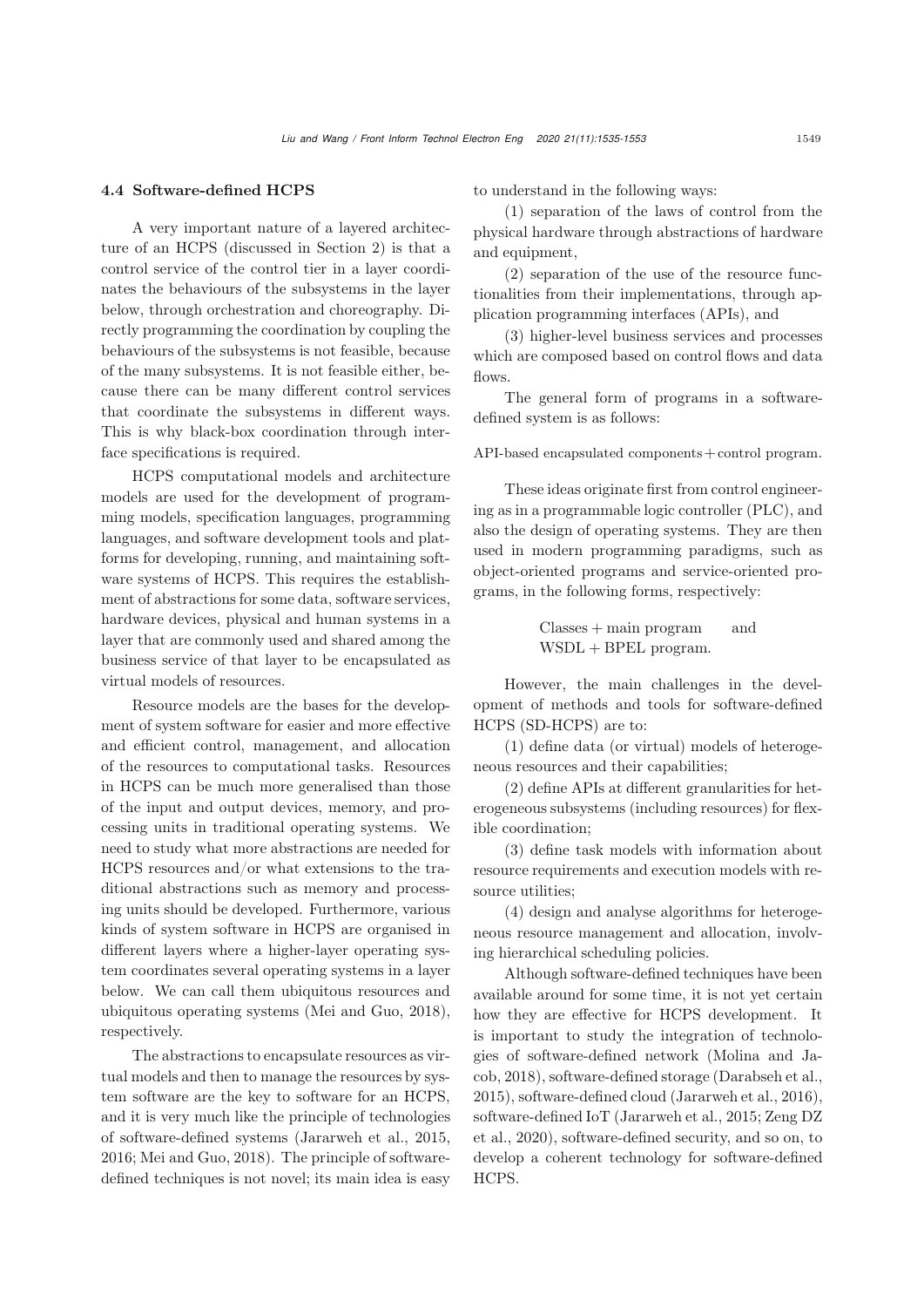## <span id="page-15-0"></span>5 Summary of the special section

We have presented our perspective on the main concepts of HCPS and challenges to further development of HCPS engineering. Our view is that although there has been active research in the area and a large body of work has been published, the research is still in its infancy and little progress has been made towards solutions to the challenges outlined in Section [3.](#page-7-0) We have thus proposed four interrelated research directions in Section [4](#page-11-0) to promote further research efforts in building the scientific foundation for engineering HCPS.

As part of the effort, we have organised this special section on Model-Driven Software Development for Cyber-Physical Systems in *Frontiers of Information Technology* & *Electronic Engineering*, with the hope of presenting some research results related to the challenges. We received seven submissions and organised reviews following the requirements of the journal. We have accepted four manuscripts to include in this special section. Each of these four papers was accepted after revisions following the comments from two rounds of reviews by two or three experts. We present the abstracts of these papers as a summary below:

1. Emergence in cyber-physical systems: potential and risk, by Shmuel TYSZBEROWICZ and David FAITELSON

*Cyber-physical systems (CPSs) are distributed assemblages of computing, communicating, and physical components that sense their environment, algorithmically assess the incoming information, and affect their physical environment. Thus, they share a common structure with other complex adaptive systems, and therefore share both the possible benefits and the probable harmful effects of emergent phenomena. Emergence is an often unexpected pattern that arises from the interactions among the individual system components and the environment. In this paper we focus on three major problems concerning emergence in the context of CPSs: how to successfully exploit emergence, how to avoid its detrimental effects in a single CPS, and how to avoid harmful emergence that arises due to unexpected interaction among several independently developed CPSs that are operating in the same environment. We review the state of the research with regard to these problems and outline several approaches that could be used to address*

*them.*

2. A survey of model-driven techniques and tools for cyber-physical systems, by Bo LIU et al.

*Cyber-physical systems (CPSs) have emerged as a potential enabling technology to handle the challenges in social and economic sustainable development. Since it was proposed in 2006, intensive research has been conducted, showing that the construction of a CPS is a hard and complex engineering process due to the nature of integrating a large number of heterogeneous subsystems. Among other approaches to dealing with the complex design issues, model-driven design of CPSs has shown its advantages. In this review paper, we present a survey of research on model-driven development of CPSs. We are concerned mainly with the widely used methods, techniques, and tools, and discuss how these are applied to CPSs. We also present comparative analyses on the surveyed techniques and tools from various perspectives, including their modeling languages, functionalities, and the challenges which they address in CPS design. With our understanding of the surveyed methods, we believe that model-driven approaches are an inevitable choice in building CPSs and further research effort is needed in the development of modeldriven theories, techniques, and tools. We also argue that a unified modeling platform is needed. Such a platform would benefit research in the academic community and practical development in industry, and improve the collaboration between these two communities.*

3. Decentralized runtime enforcement for robotic swarms, by Chi HU et al.

*Robotic swarms are usually designed in a bottomup way, which can make robotic swarms vulnerable to environmental impact. It is particularly true for the widely used control mode of robotic swarms, where it is often the case that neither the correctness of the swarming tasks at the macro level nor the safety of the interaction among agents at the micro level can be guaranteed. To ensure that the behaviors are safe at runtime, it is necessary to take into account the property guard approaches for robotic swarms in uncertain environments. Runtime enforcement is an approach which can guarantee the given properties in system execution and has no scalability issue. Although some runtime enforcement methods have been studied and applied in different domains, they cannot effectively solve the problem of property enforcement*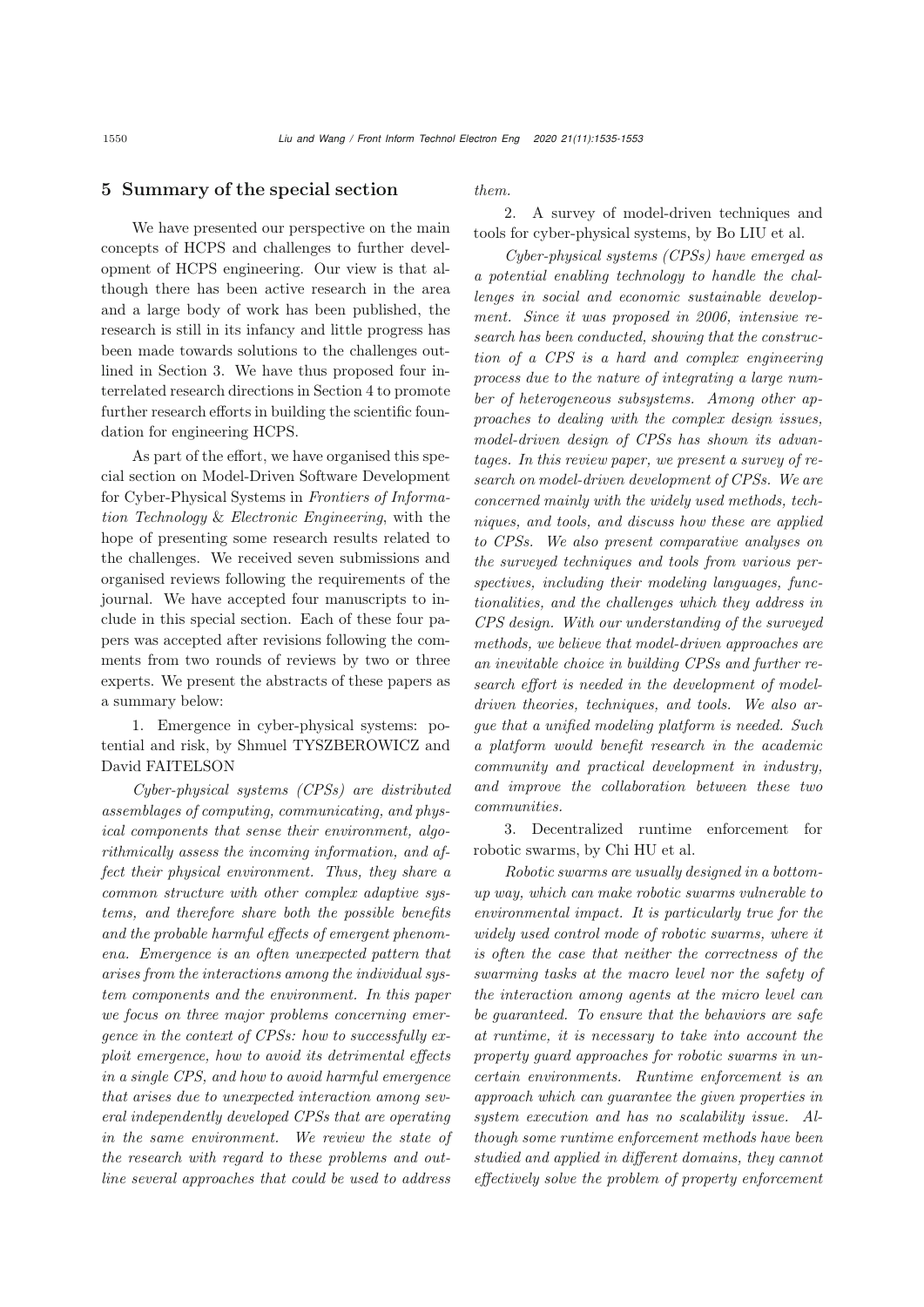*on robotic swarm tasks at present. In this paper, an enforcement method is proposed on swarms which should satisfy multi-level properties in uncertain environments. We introduce a macromicro property enforcing framework with the notion of agent shields and a discrete-time enforcing mechanism called Dtime enforcing. To realize this method, a domain specification language and the corresponding enforcer synthesis algorithms are developed. We then apply the approach to enforce the properties of the simulated robotic swarm in the robotflocksim platform. We evaluate and show the effectiveness of the method with experiments on specific unmanned aerial vehicle swarm tasks.*

4. Architecture-level particular risk modeling and analysis for a cyber-physical system with AADL, by Ming-rui XIAO et al.

*Cyber-physical systems (CPSs) are becoming increasingly important in safety-critical systems. Particular risk analysis (PRA) is an essential step in the safety assessment process to guarantee the quality of a system in the early phase of system development. Human factors like the physical environment are the most important part of particular risk assessment. Therefore, it is necessary to analyze the safety of the system considering human factor and physical factor. In this paper, we propose a new particular risk model (PRM) to improve the modeling ability of the Architecture Analysis and Design Language (AADL). An architecture-based PRA method is presented to support safety assessment for the AADL model of a cyber-physical system. To simulate the PRM with the proposed PRA method, model transformation from PRM to a deterministic and stochastic Petri net model is implemented. Finally, a case study on the power grid system of CPS is modeled and analyzed using the proposed method.*

## Contributors

The challenges and research problems in this paper are formulated through long-time discussions and exchanges of ideas between Zhiming LIU and Ji WANG. The research directions are proposed following their personal communications. The paper is typed by Zhiming LIU and checked by Ji WANG.

#### Acknowledgements

We would like to thank all the authors who made significant effort to submit their work for this special section and the authors of the four papers included in this special section for their effort in revising their manuscripts. Our many thanks go to the reviewers for their dedicated work. We also thank Prof. Jonathan BOWEN, Prof. Shmuel TYSZBEROWICZ, and Mr. Guisen WU for their reading and comments on early versions of this article and the reviewers of this perspective for their comments. Parts of the discussion in this perspective are based on the application of the Chinese National Natural Science Foundation Key Project "Theory of Modelling and Software Defined Method for Systems of Human-Cyber-Physical Computing". Zhiming LIU, as the coordinator of the project, would like to thank his project colleagues Prof. Wei DONG and Dr. Wan-wei LIU of the National University of Defence Technology, Profs. Miao-miao ZHANG and Guan-jun LIU of Tongji University, and Drs. Heng-jun ZHAO, Bo LIU, and Yuan-rui ZHANG of RISE at Southwest University for the fruitful collaboration and hard work, and Drs. Bin GU and Yu JIANG for their great supports to the preparation for the project application. Zhiming LIU would also like to express his appreciation to his students Quan SUN, Huan TU, Gui-sen WU, Wei ZHANG, Ting-ting ZHANG, Wei ZHAO, et al. for their help.

## Compliance with ethics guidelines

Zhiming LIU and Ji WANG declare that they have no conflict of interest.

## References

<span id="page-16-5"></span>Alur R, Courcoubetis C, Halbwachs N, et al., 1995. The algorithmic analysis of hybrid systems. *Theor Comput Sci*, 138(1):3-34.

https://doi.org/10.1016/0304-3975(94)00202-T

- <span id="page-16-0"></span>Baheti R, Gill H, 2011. Cyber-physical systems. *Impact Contr Technol*, 12(1):161-166.
- <span id="page-16-1"></span>Banerjee A, Venkatasubramanian KK, Mukherjee T, et al., 2012. Ensuring safety, security, and sustainability of mission-critical cyber-physical systems. *Proc IEEE*, 100(1):283-299.

https://doi.org/10.1109/JPROC.2011.2165689

<span id="page-16-2"></span>Broy M, Cengarle MV, Geisberger E, 2012. Cyber-physical systems: imminent challenges. Proc 17<sup>th</sup> Monterey Workshop, p.1-28.

https://doi.org/10.1007/978-3-642-34059-8\_1

- <span id="page-16-4"></span>Calvaresi D, Marinoni M, Sturm A, et al., 2017. The challenge of real-time multi-agent systems for enabling IoT and CPS. Proc Int Conf on Web Intelligence, p.356-364. https://doi.org/10.1145/3106426.3106518
- <span id="page-16-3"></span>Chen D, Doumeingts G, Vernadat F, 2008. Architectures for enterprise integration and interoperability: past, present and future. *Comput Ind*, 59(7):647-659. https://doi.org/10.1016/j.compind.2007.12.016
- <span id="page-16-6"></span>Chen X, Liu Z, 2017. Towards interface-driven design of evolving component-based architectures. In: Hinchey M, Bowen JP, Olderog ER (Eds.), Provably Correct Systems. Springer, Cham, p.121-148. https://doi.org/10.1007/978-3-319-48628-4\_6
- <span id="page-16-7"></span>Darabseh A, Al-Ayyoub M, Jararweh Y, et al., 2015. SDStorage: a software defined storage experimental framework. IEEE Int Conf on Cloud Engineering, p.341-346. https://doi.org/10.1109/IC2E.2015.60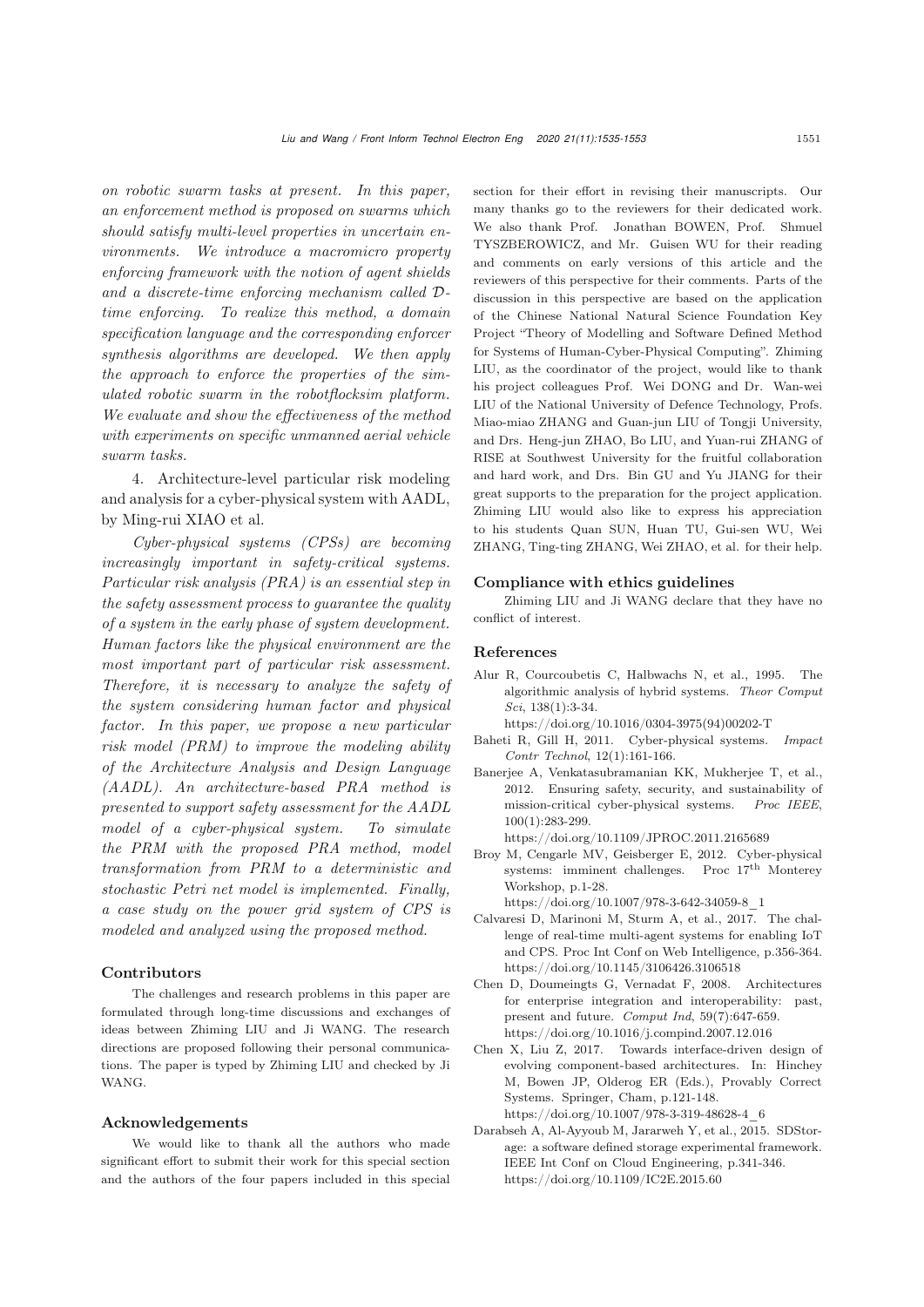- <span id="page-17-12"></span>Dressler F, 2018. Cyber physical social systems: towards deeply integrated hybridized systems. Proc Int Conf on Computing, Networking and Communications, p.420- 424. https://doi.org/10.1109/ICCNC.2018.8390404<br>Gill H. 2010. Cyber-physical systems: beyond ES,  $\,$
- <span id="page-17-1"></span>Cyber-physical systems: beyond ES, SNs, SCADA. Proc Trusted Computing in Embedded Systems Workshop.<br>Giloi WK, 1997.
- <span id="page-17-19"></span>Konrad Zuse's Plankalkül: the first high-level, "non von Neumann" programming language. *IEEE Ann History Comput*, 19(2):17-24. https://doi.org/10.1109/85.586068
- <span id="page-17-4"></span>Gunes V, Peter S, Givargis T, et al., 2014. A survey on concepts, applications, and challenges in cyber-physical systems. *KSII Trans Intern Inform Syst*, 8(12):4242- 4268. https://doi.org/10.3837/tiis.2014.12.001
- <span id="page-17-28"></span>He JF, 1994. From CSP to hybrid systems. In: Roscoe AW (Ed.), A Classical Mind: Essays in Honour of C. A. R. Hoare. Prentice Hall International, New York, USA,
- <span id="page-17-23"></span>p.171-189.<br>Hoare CAR, 1985. Communicating Sequential Processes. Prentice Hall International, Englewood Cliffs, USA.
- <span id="page-17-14"></span>Hu J, Liu Z, Reed GM, et al., 2008. Ensemble engineering and emergence. In: Wirsing M, Banâtre JP, Hölzl M, et al. (Eds.), Software-Intensive Systems and New Computing Paradigms: Challenges and Visions. Springer Berlin Heidelberg, p.162-178.
	- https://doi.org/10.1007/978-3-540-89437-7]\_11
- <span id="page-17-15"></span>IEEE, 1990. IEEE Standard Computer Dictionary: a Compilation of IEEE Standard Computer Glossaries. IEEE, New York, USA.
- <span id="page-17-32"></span>Jararweh Y, Al-Ayyoub M, Darabseh A, et al., 2015. SDIoT: a software defined based Internet of Things framework. *J Amb Intell Human Comput*, 6(4):453-461. https://doi.org/10.1007/s12652-015-0290-y
- <span id="page-17-33"></span>Jararweh Y, Al-Ayyoub M, Ala'Darabseh, et al., 2016. Software defined cloud: survey, system and evaluation. *Fut Gener Comput Syst*, 58:56-74.

https://doi.org/10.1016/j.future.2015.10.015

- <span id="page-17-5"></span>Khaitan SK, McCalley JD, 2015. Design techniques and applications of cyberphysical systems: a survey. *IEEE Syst J*, 9(2):350-365.
	- https://doi.org/10.1109/JSYST.2014.2322503
- <span id="page-17-10"></span>Kindberg T, Fox A, 2002. System software for ubiquitous computing. *IEEE Perv Comput*, 1(1):70-81. https://doi.org/10.1109/MPRV.2002.993146
- <span id="page-17-16"></span>Kubicek H, Cimander R, Scholl HJ, 2011. Layers
- of interoperability. In: Kubicek H, Cimander R, Scholl HJ (Eds.), Organizational Interoperability in E-Government. Springer Berlin Heidelberg. https://doi.org/10.1007/978-3-642-22502-4\_7
- <span id="page-17-2"></span>Lee EA, 2006. Cyber-physical systems—are computing foundations adequate? NSF Workshop on Cyber-Physical Systems.
- <span id="page-17-13"></span>Lee EA, 2008. Cyber physical systems: design challenges. Proc 11th IEEE Int Symp on Object and Component-Oriented Real-Time Distributed Computing, p.363-369. https://doi.org/10.1109/ISORC.2008.25
- <span id="page-17-3"></span>Lee EA, 2010. CPS foundations. Proc 47<sup>th</sup> Design Automation Conf, p.737-742.

https://doi.org/10.1145/1837274.1837462

<span id="page-17-27"></span>Lee EA, Neuendorffer S, Wirthlin MJ, 2003. Actor-oriented design of embedded hardware and software systems. *J Circ Syst Comput*, 12(3):231-260. https://doi.org/10.1142/S0218126603000751

- <span id="page-17-6"></span>Lee J, Lapira E, Bagheri B, et al., 2013. Recent advances and trends in predictive manufacturing systems in big data environment. *Manuf Lett*, 1(1):38-41. https://doi.org/10.1016/j.mfglet.2013.09.005
- <span id="page-17-21"></span>Lindsey CH, Boom HJ, 1978. A modules and separate compilation facility for ALGOL 68. *ALGOL Bull*,  $(43):19-53.$
- <span id="page-17-20"></span>Liskov B, Zilles S, 1974. Programming with abstract data types. Proc ACM SIGPLAN Symp on Very High Level Languages, p.50-59.

https://doi.org/10.1145/800233.807045

- <span id="page-17-17"></span>Liu Z, Chen XH, 2014. Model-driven design of object and component systems. Proc 1st Int School Engineering Trustworthy Software Systems, p.152-255. https://doi.org/10.1007/978-3-319-29628-9\_4
- <span id="page-17-7"></span>Liu Z, Joseph M, 1996. Verification of fault tolerance and real time. Proc  $26<sup>th</sup>$  Annual Int Symp on Fault-Tolerant Computing, p.220-229.
- <span id="page-17-8"></span>Liu Z, Joseph M, 1999. Specification and verification of fault-tolerance, timing, and scheduling. *ACM Trans Program Lang Syst*, 21(1):46-89. https://doi.org/10.1145/314602.314605
- <span id="page-17-30"></span>Liu Z, Ravn AP, Li X, 1998. Verifying duration properties of timed transition systems. Proc IFIP TC2/WG2.2, 2.3 Int Conf on Programming Concepts and Methods, p.327-345.

https://doi.org/10.1007/978-0-387-35358-6\_22

- <span id="page-17-31"></span>Liu Z, Morisset C, Stolz V, 2008. A component-based access control monitor. Proc 3rd Int Symp on Leveraging Applications of Formal Methods, Verification and Validation, p.339-353.
- <span id="page-17-9"></span>Liu Z, Bowen JP, Liu B, et al., 2019. Software abstractions and human-cyber-physical systems architecture modelling. Proc 5th Int School Engineering Trustworthy Software Systems, p.159-219. https://doi.org/10.1007/978-3-030-55089-9\_5
- <span id="page-17-11"></span>Lu YJ, Cecil J, 2015. An Internet of Things (IoT) based cyber physical framework for advanced manufacturing.
- Proc Move to Meaningful Internet Systems: OTM 2015 Workshops, p.66-74.

https://doi.org/10.1007/978-3-319-26138-6\_10

- <span id="page-17-25"></span>Lynch N, Segala R, Vaandrager F, 2003. Hybrid I/O automata. *Inform Comput*, 185(1):103-157. https://doi.org/10.1016/S0890-5401(03)00067-1
- <span id="page-17-26"></span>Lynch NA, 1996. Distributed Algorithms. Morgan Kaufmann Publishers, San Francisco, USA.
- <span id="page-17-18"></span>Mei H, Guo Y, 2018. Toward ubiquitous operating systems: a software-defined perspective. *Computer*, 51(1):50-56. https://doi.org/10.1109/MC.2018.1151018
- <span id="page-17-24"></span>Milner R, 1989. Communication and Concurrency. Prentice Hall International, New York, USA.
- <span id="page-17-34"></span>Molina E, Jacob E, 2018. Software-defined networking in cyber-physical systems: a survey. *Comput Electr Eng*, 66:407-419.

https://doi.org/10.1016/j.compeleceng.2017.05.013

- <span id="page-17-0"></span>NSF, 2006. NSF Workshop on Cyber-Physical Systems. Austin, Texas, USA.
- <span id="page-17-22"></span>Nygaard K, Dahl OJ, 1978. The development of the SIMULA languages. *ACM SIGPLAN Not*, 13(8):245-272. https://doi.org/10.1145/960118.808391
- <span id="page-17-29"></span>Palomar E, Chen XH, Liu Z, et al., 2016. Component-based modelling for scalable smart city systems interoperability: a case study on integrating energy demand response